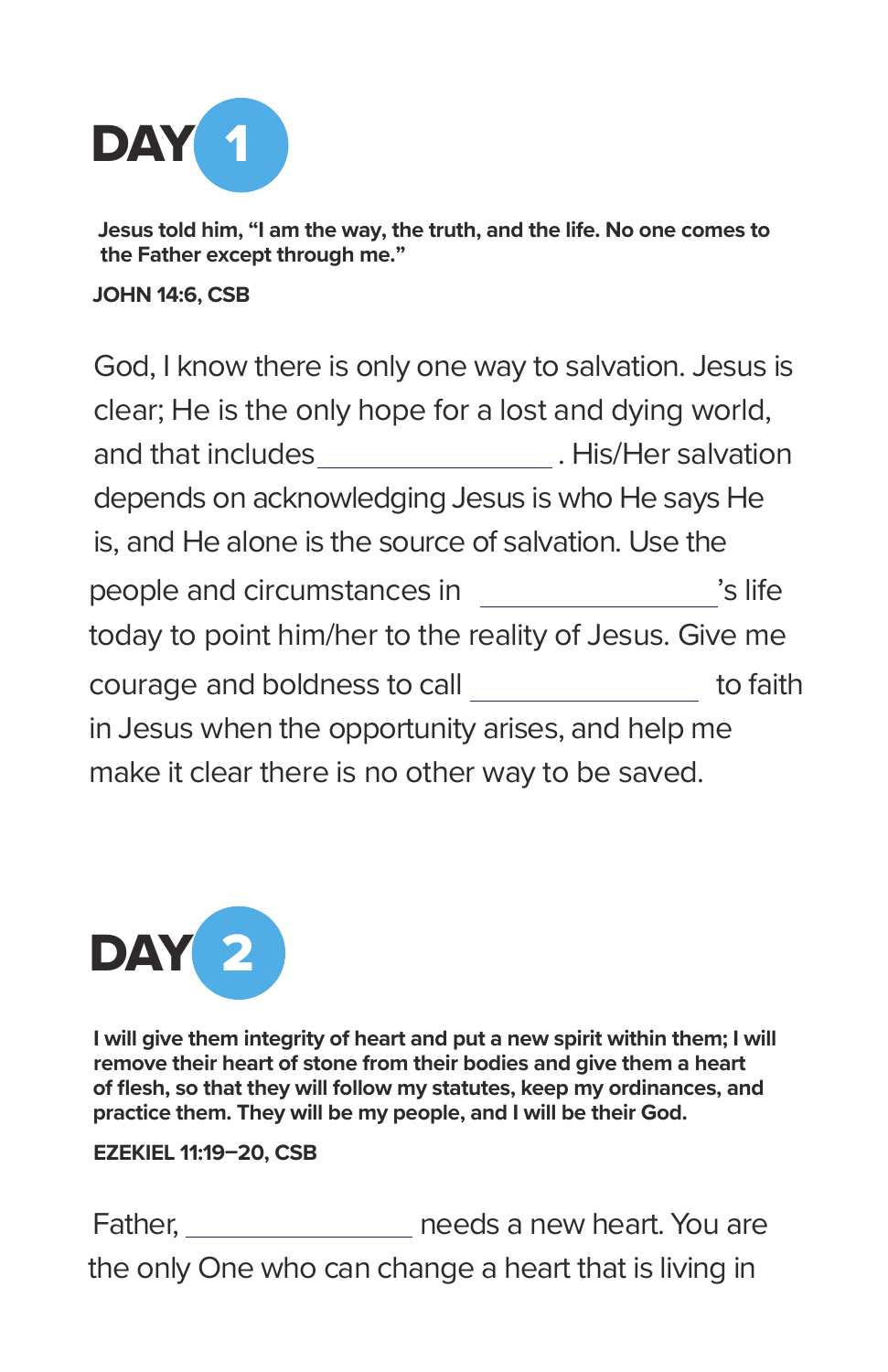Apart from Your grace, has no hope to know You and follow Your ways. I long for to know You as his/her God and to experience the grace You so freely give. In Your rich love, give him/her a new heart, and put a new Spirit in place of his/her heart of stone. rebellion to You and submitting to the slavery of sin.



**Come to me, all of you who are weary and burdened, and I will give you rest. Take up my yoke and learn from me, because I am lowly and humble in heart, and you will find rest for your souls. For my yoke is easy and my burden is light.**

# **MATTHEW 11:28–30, CSB**

Lord, this world is filled with burdens. I know experiences the reality of suffering in a broken, sinful world. People look to everything but Jesus to find hope and peace, and I know is no exception. He/she runs to things other than You to relieve the pain of life and achieve some sense of comfort. Father, I know You are the only one who can provide true rest. Cause to recognize the futility of looking to anything in this world for the rest he/she seeks, and let this reality to drive him/her to You in repentance and saving faith.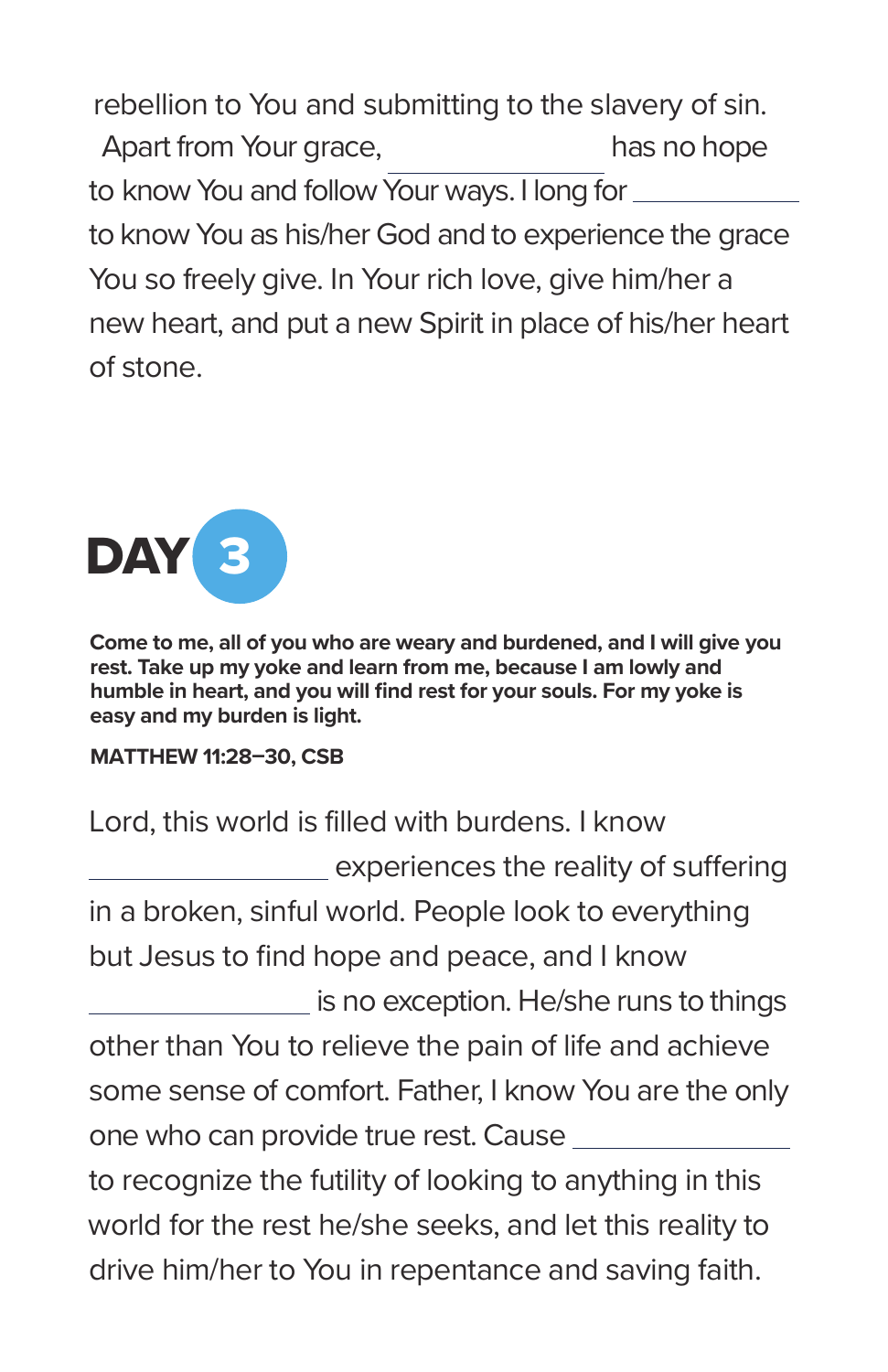

**A God-fearing woman named Lydia, a dealer in purple cloth from the city of Thyatira, was listening. The Lord opened her heart to respond to what Paul was saying.** 

**ACTS 16:14, CSB**

God, Lydia's story gives me hope for the salvation of . Give me the boldness of Paul. Make me courageous to share the gospel message with in a way that is clear and compelling. Help me reject the fear that causes me to shy away from speaking the Truth in love. Do for what You did for Lydia. Open his/her heart to believe the gospel. Align the circumstances of life to soften his/her heart to the truth of the gospel, and cause him/her to listen intentionally and respond humbly to Jesus' offer of salvation.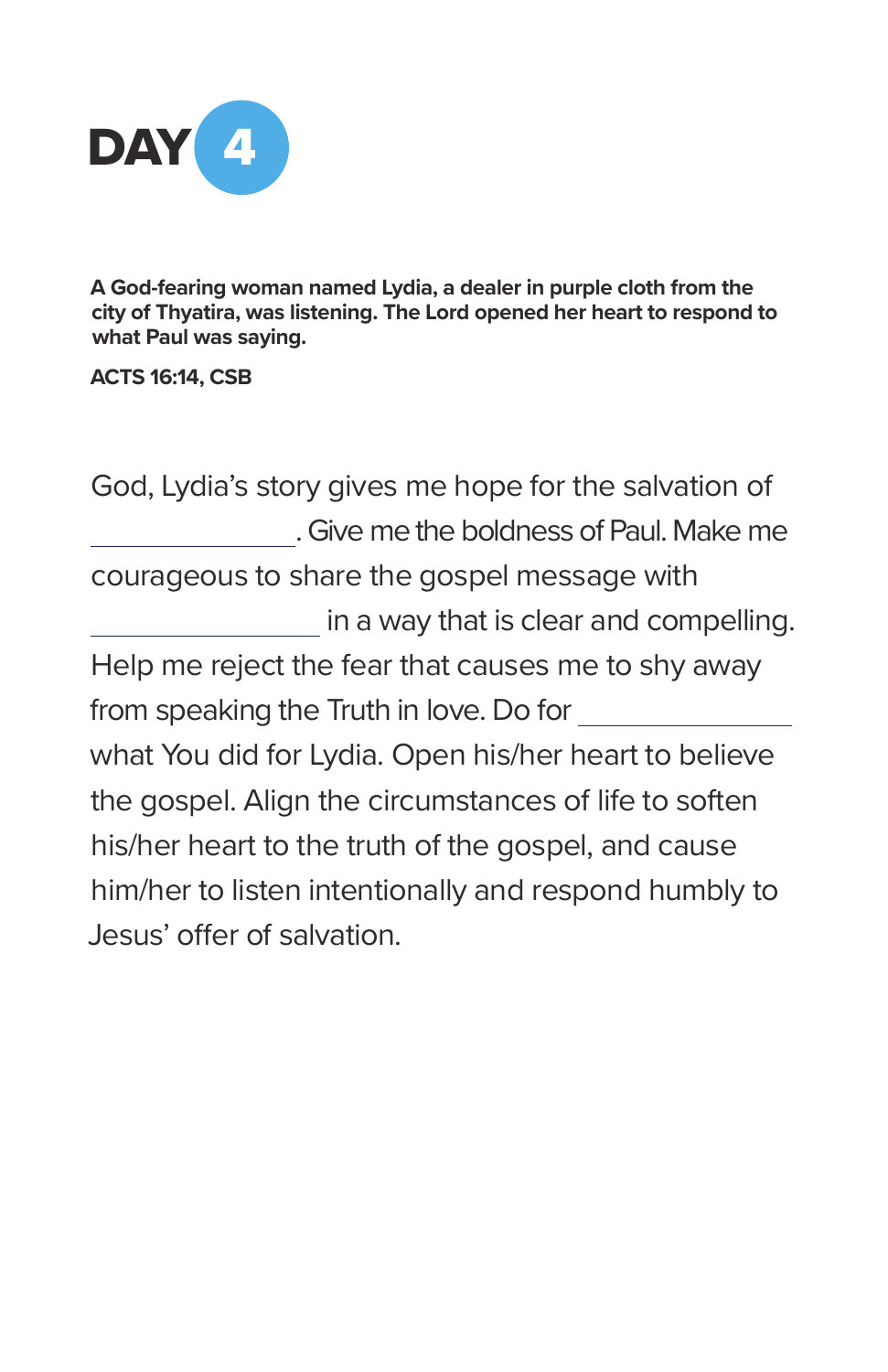

**Don't you know that if you offer yourselves to someone as obedient slaves, you are slaves of that one you obey—either of sin leading to death or of obedience leading to righteousness? But thank God that, although you used to be slaves of sin, you obeyed from the heart that pattern of teaching to which you were handed over, and having been set free from sin, you became enslaved to righteousness.** 

**ROMANS 6:16–18, CSB**

Father, I know what it is like to live enslaved to sin. The inability to stop. The crushing guilt and shame. The longing for something more. It breaks my heart to consider \_\_\_\_\_\_\_\_\_\_\_\_\_\_\_\_ experiences life apart from You. I know all people are enslaved to sin and live in willing defiance to Your good and perfect Word. Help understand that he/she is actually enslaved to sin. Use the pain and consequences of sin to cause \_\_\_\_\_\_\_\_\_\_\_\_\_\_\_\_\_ to sense a need for something more. Cause him/her to obey from the heart and submit to You as a far greater Master.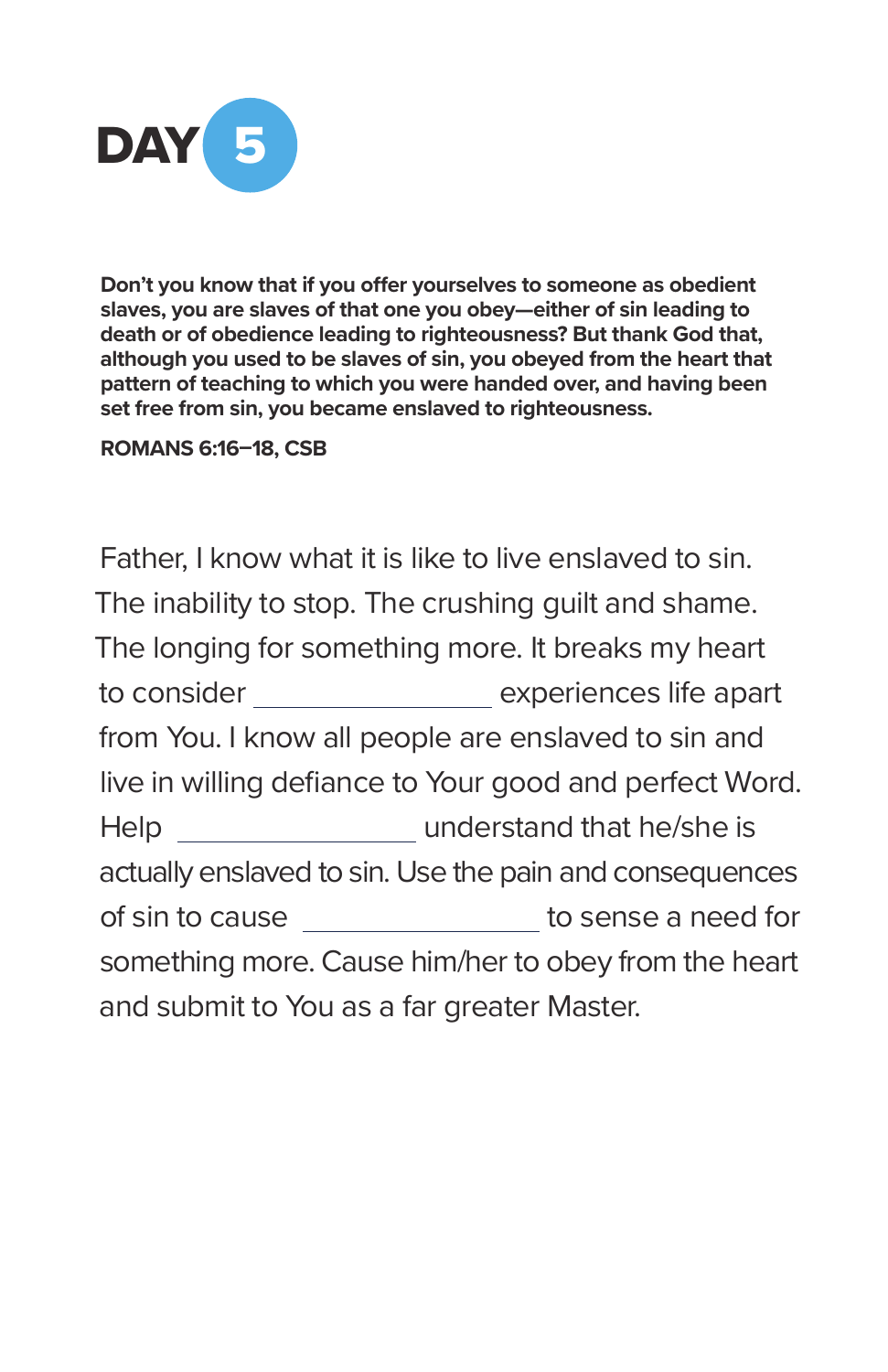

**In their case, the god of this age has blinded the minds of the unbelievers to keep them from seeing the light of the gospel of the glory of Christ, who is the image of God. For we are not proclaiming ourselves but Jesus Christ as Lord, and ourselves as your servants for Jesus's sake. For God who said, "Let light shine out of darkness," has shone in our hearts to give the light of the knowledge of God's glory in the face of Jesus Christ.** 

## **2 CORINTHIANS 4:4–6, CSB**

Lord, cause the light of Your glory to shine in the life of . I know the clearest reflection of that

glory is seen in Jesus Christ. Help see Jesus clearly. For this to happen, I ask for boldness to speak of Jesus and help him/her understand who Jesus is and what He came to do. Bring to my mind Scripture and stories of Jesus that will help me talk about Him in a way that puts Your glory on display. Remove the blinders Satan has created to blind him/her to the beauty of Jesus. Use other people and circumstances to cause to to consider the truth of Jesus. I trust that You will cause light to shine into his/her darkness as a result.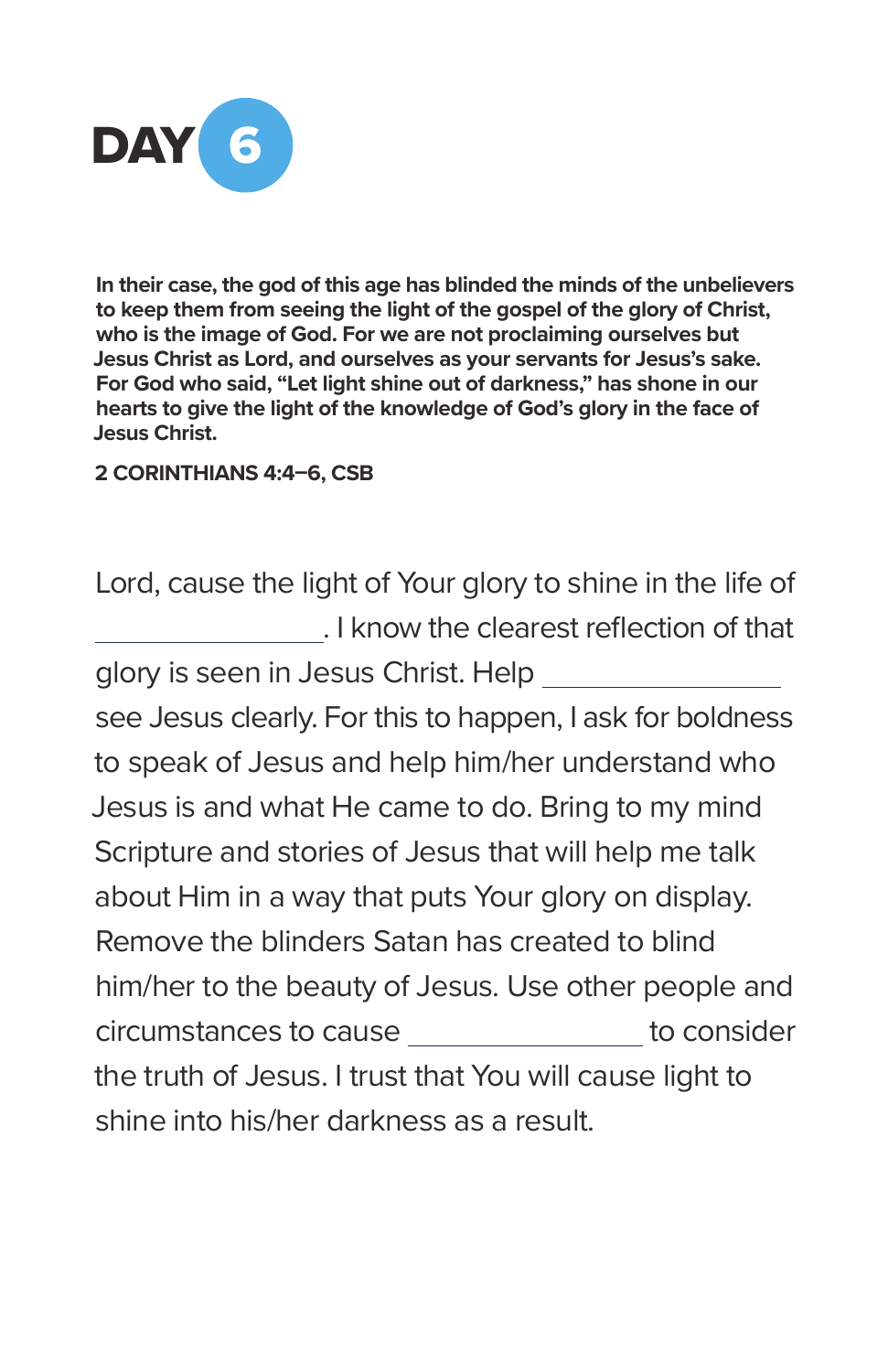

**Perhaps God will grant them repentance leading them to the knowledge of the truth. Then they may come to their senses and escape the trap of the devil, who has taken them captive to do his will.** 

**2 TIMOTHY 2:25–26, CSB**

Father, Your opponents can only know You when they experience true repentance. I know most people do not consider themselves opponents, or even enemies, of God. But that's exactly what they are. They are held captive by Satan to do his will rather than Yours. is a classic example of this reality. He/she will only recognize that captivity when he/she repents of his/her sin. Cause \_\_\_\_\_\_\_\_\_\_\_\_\_\_\_\_ to see his/her sin for what it is—rebellion against his/her Creator and disobedience to Your perfect law. Grant him/her true repentance, not just sorrow for sin's consequences. Help to admit his/her sin and turn from it toward You.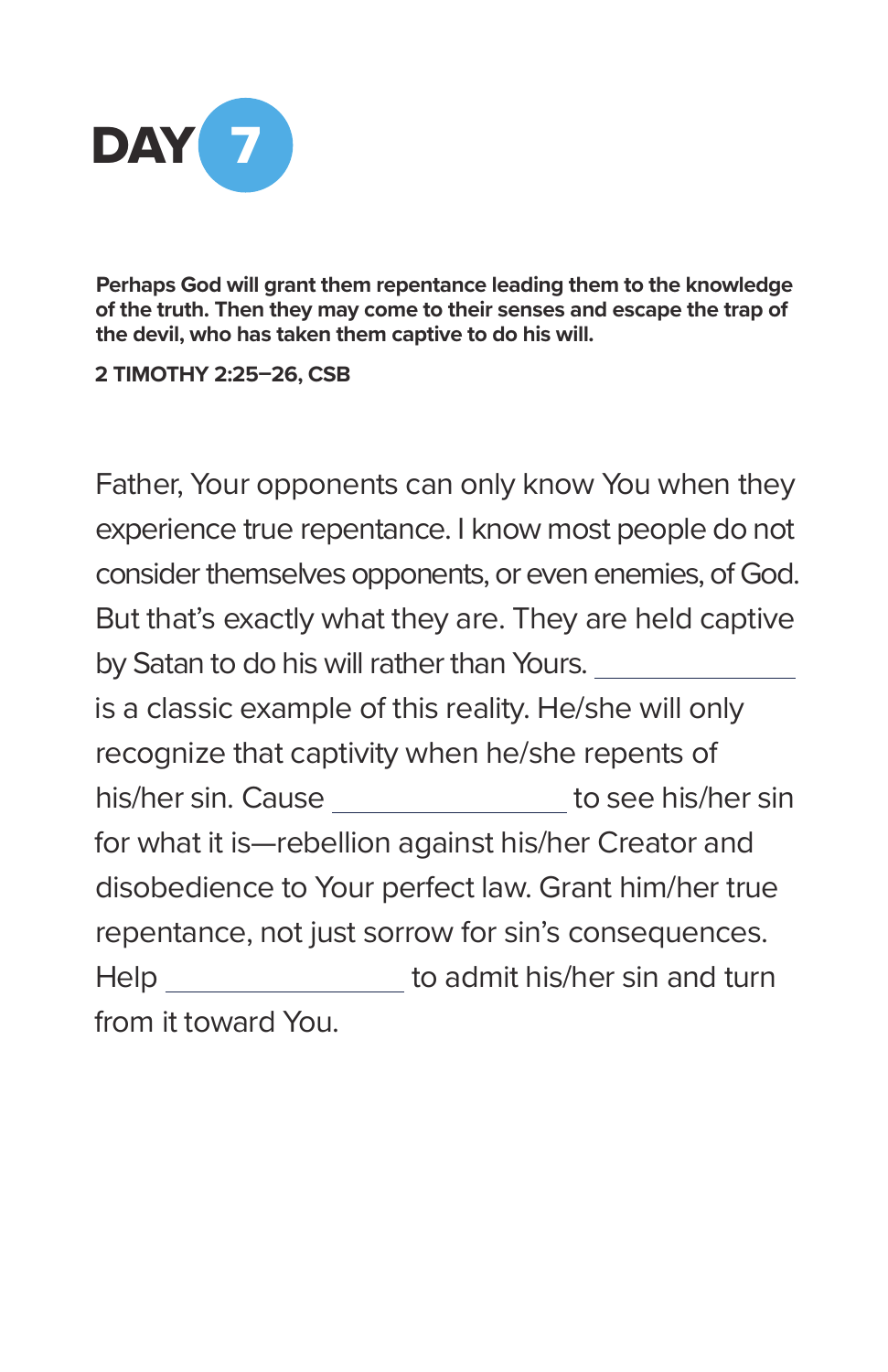

**He told them, "The harvest is abundant, but the workers are few. Therefore, pray to the Lord of the harvest to send out workers into his harvest.** 

**LUKE 10:2, CSB**

God, raise up other Christians who have a relationship with \_\_\_\_\_\_\_\_\_\_\_\_\_\_\_ who can partner with me in sharing the gospel with him/her. In particular, cause his/her believing friends, family or coworkers to take every opportunity to speak Truth into his/her life. Allow the words we all share to reinforce the truth of the gospel to and prompt him/her to consider the claims we are all making. Save  $\qquad \qquad ,$ and turn him/her into another laborer who will share the gospel to his/her circle of relationships as well.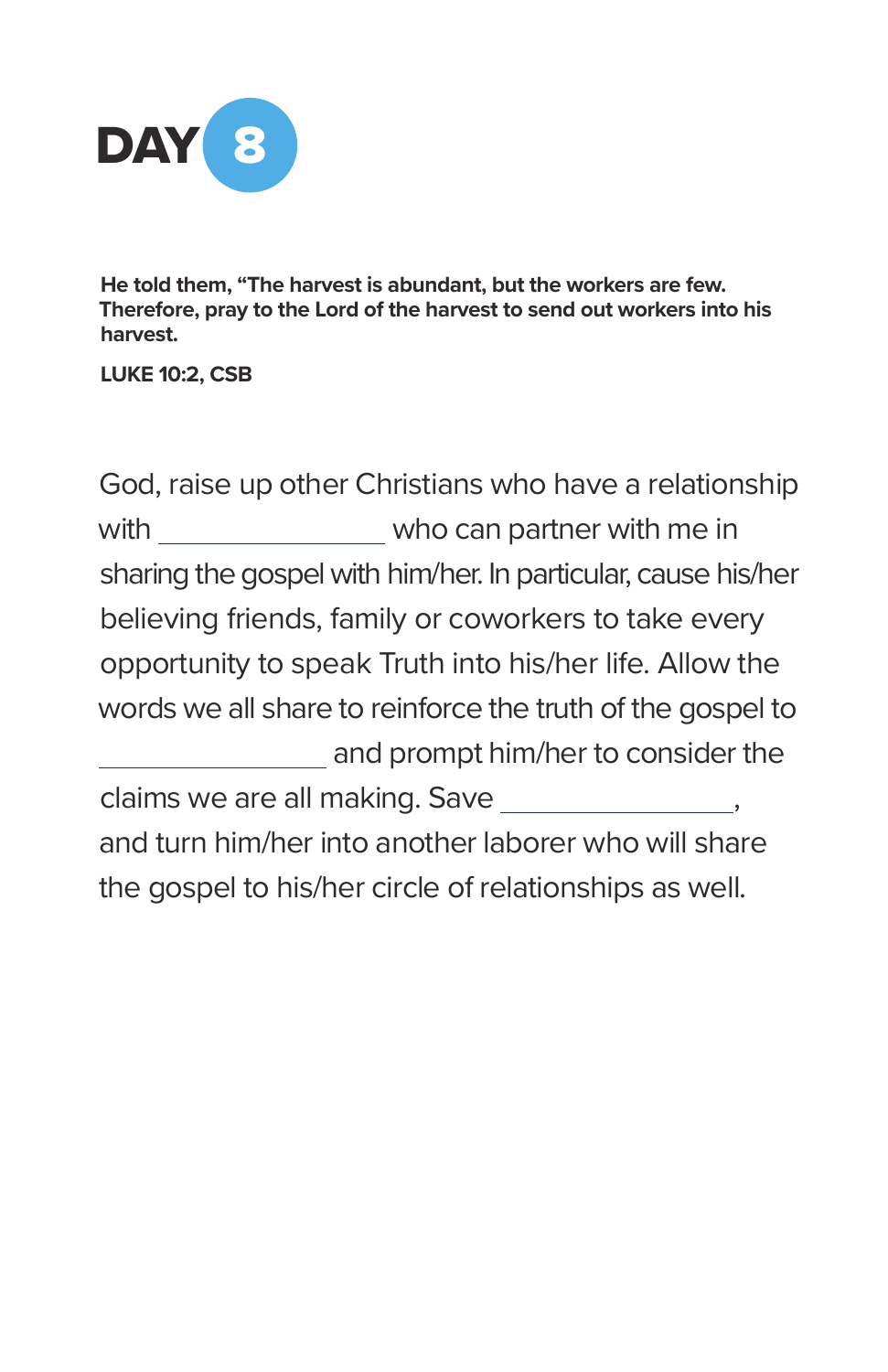

**In the same way, let your light shine before others, so that they may see your good works and give glory to your Father in heaven.** 

**MATTHEW 5:16, CSB**

Father, give me the faith to obey You in all things, so can experience firsthand a life that has been transformed by Your Spirit. I pray for humility, so I will not merely do what is right to feel good about myself or in order to flaunt my morality in front of others. Give me wisdom to know how to leverage the obedience that You've called me to pursue in order to have opportunities to speak about why my life is different. Use the distinctive life Your Spirit produces in me and the good works You lead me to perform to cause to long for the hope, peace, joy and meaning that only comes to those who have experienced Your salvation.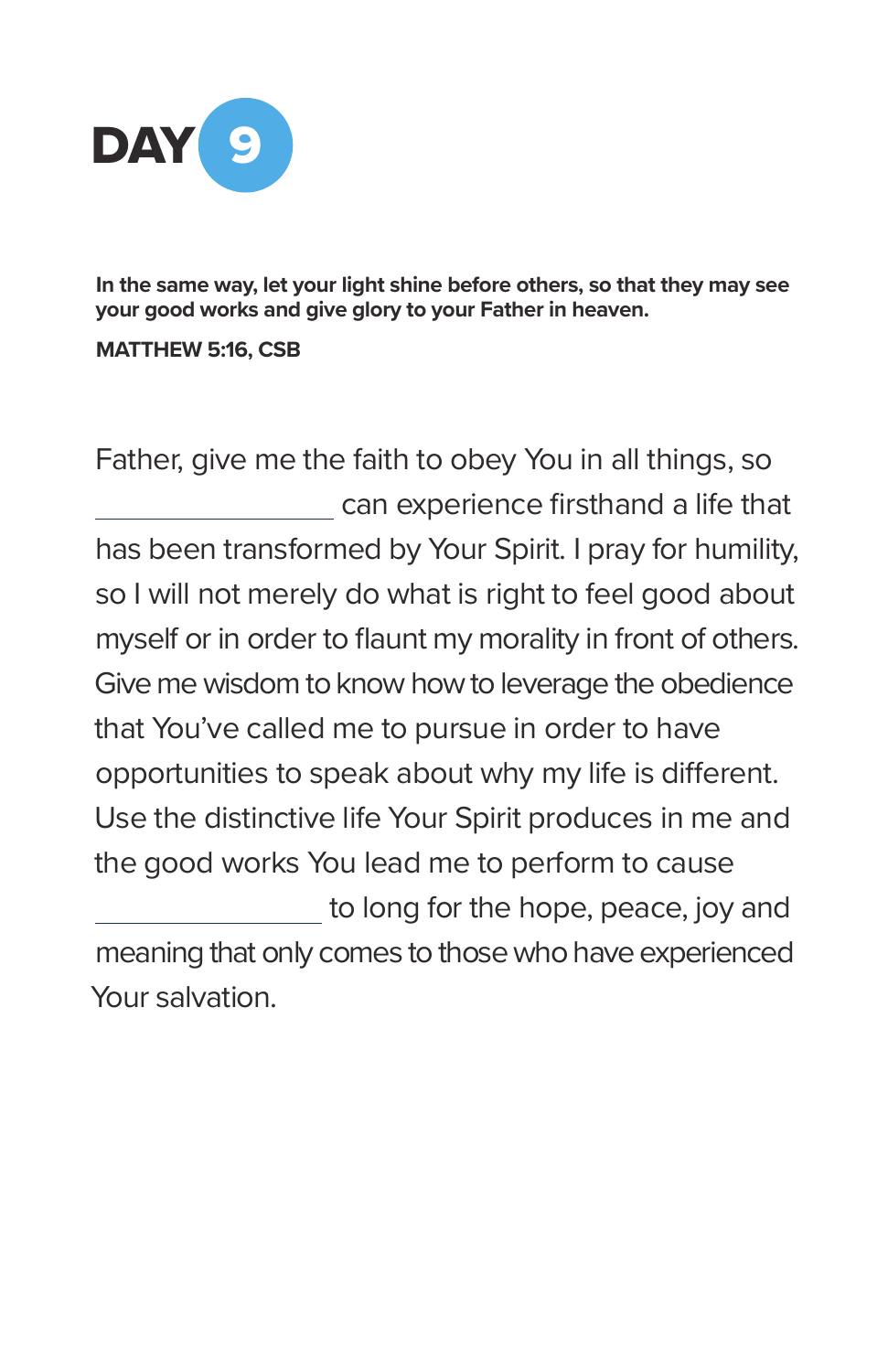

**Brothers and sisters, my heart's desire and prayer to God concerning them is for their salvation. I can testify about them that they have zeal for God, but not according to knowledge. Since they are ignorant of the righteousness of God and attempted to establish their own righteousness, they have not submitted to God's righteousness.** 

#### **ROMANS 10:1–3, CSB**

Lord, I know it is possible for people to pursue meaningful things in this life in the vain hope that their zeal for what is perceived as good will somehow work to their eternal benefit. Far too often, those who are far from You assume things will work out in the end because they have been fairly good people in this life and given their time and energy to do what they consider good. Sadly, many are like those Paul prays for in this passage. They have zeal but lack knowledge of God's righteousness seen in Jesus Christ. Awaken to Your offer of salvation, and help him/her see the futility of anything other than You as a hope for eternal salvation.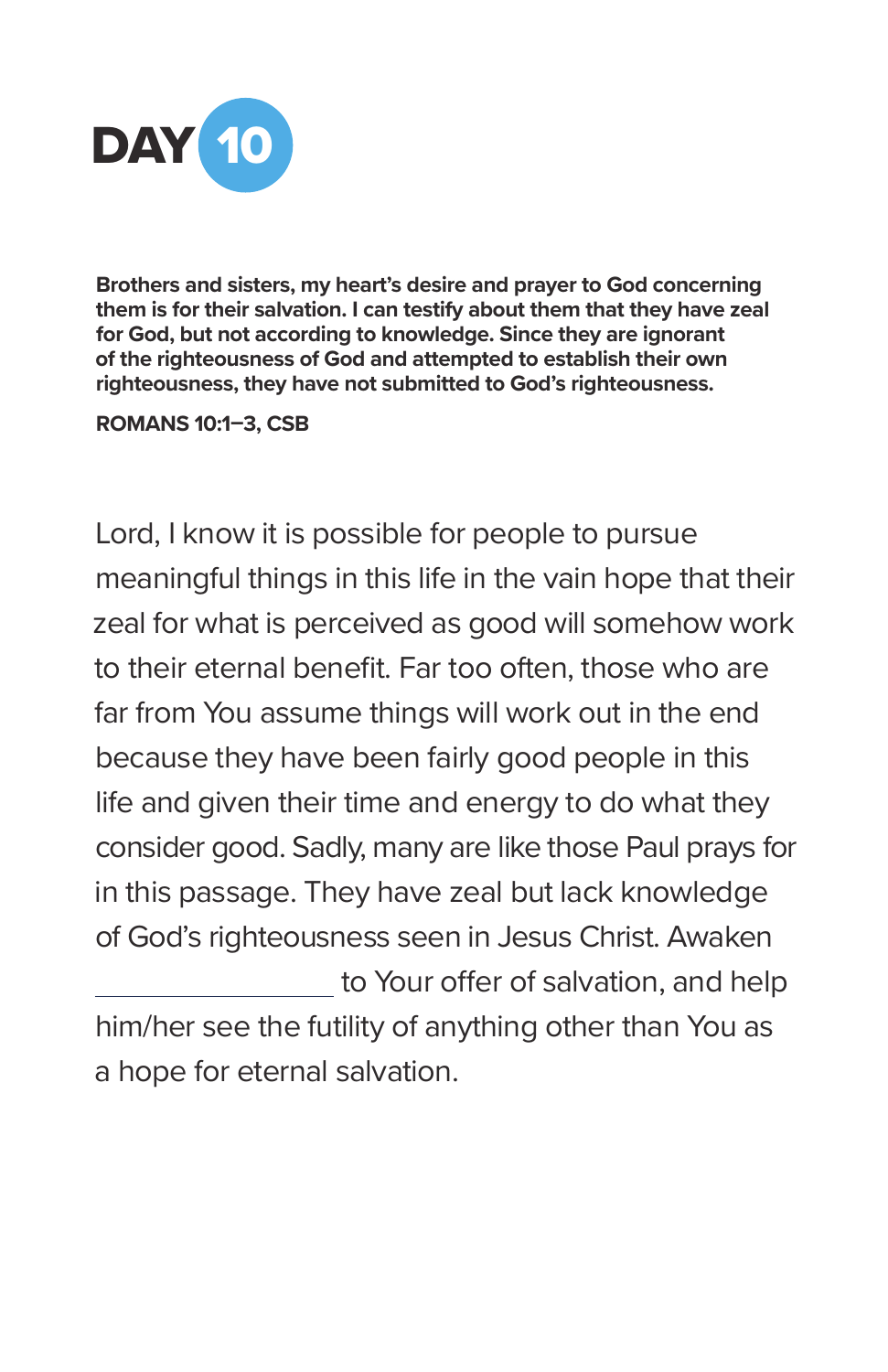

**Pray also for me, that the message may be given to me when I open my mouth to make known with boldness the mystery of the gospel. For this I am an ambassador in chains. Pray that I might be bold enough to speak about it as I should.** 

**EPHESIANS 6:19–20, CSB**

God, I need boldness in order to share the gospel with . I know the message of the gospel is a mystery to those who are lost in their trespasses and sins. At one time, the gospel was a mystery to me as well. Your plan is that people would see and hear of Jesus through the witness of those who have experienced His grace and now see the gospel for the treasure it is. Grant me boldness to speak to of the hope of the gospel. I need unwavering confidence that You will use my frail words to speak of You as I should.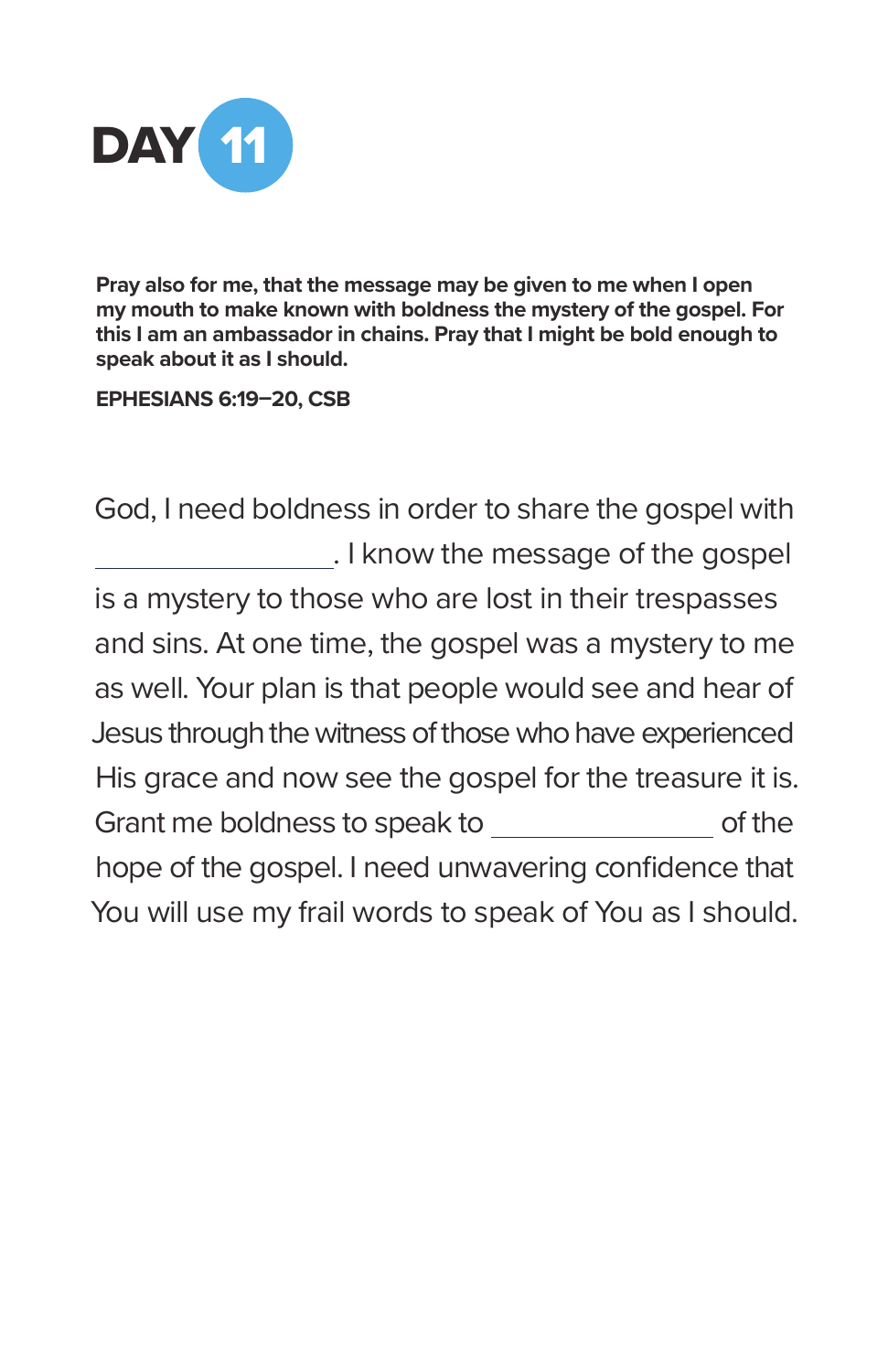

**The Lord does not delay his promise, as some understand delay, but is patient with you, not wanting any to perish but all to come to repentance.** 

**2 PETER 3:9, CSB**

Father, You have been patient with up to this point in his/her life. Every day he/she lives is a testimony to the fact that You long for all people to hear the gospel and come to saving faith. Continue to show mercy and extend  $\blacksquare$  's life. In Your kindness, allow him/her to experience the beautiful things You've created and that display Your glory. Protect him/her from the full extent of the consequences of his/her sin, and allow the consequences that he/she does experience to point him/her to the need for salvation through faith in Jesus Christ.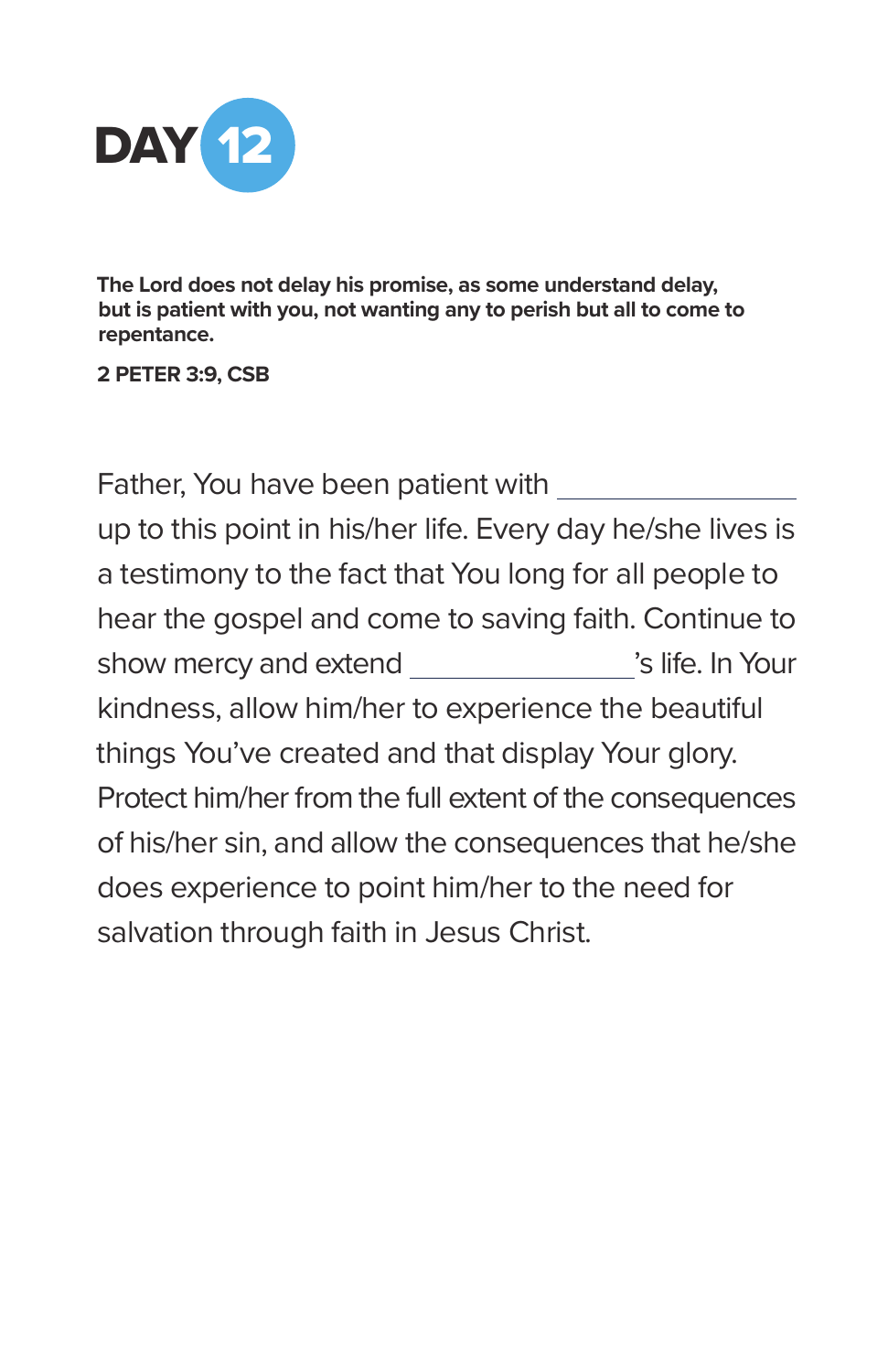

**The Lord said to Abram: Go out from your land, your relatives, and your father's house to the land that I will show you. I will make you into a great nation, I will bless you, I will make your name great, and you will be a blessing. I will bless those who bless you, I will curse anyone who treats you with contempt, and all the peoples on earth will be blessed through you.** 

**GENESIS 12:1–3, CSB**

Father, when I read the story of the call of Abram, I'm reminded that Your heart has always been for all the people and nations of the earth. You blessed Abram and gave him Your great promises so he could serve as a blessing to the nations. The same is true for all those who are heirs of these promises through salvation in Christ Jesus. We are all blessed to be a blessing to others—most importantly, to bless them by pointing them to their only hope in life and death. Make me a blessing to **blessing to**  $\blacksquare$  . Cause me to make Your name great as I declare and demonstrate the blessing of salvation in such a way that will see Your glory.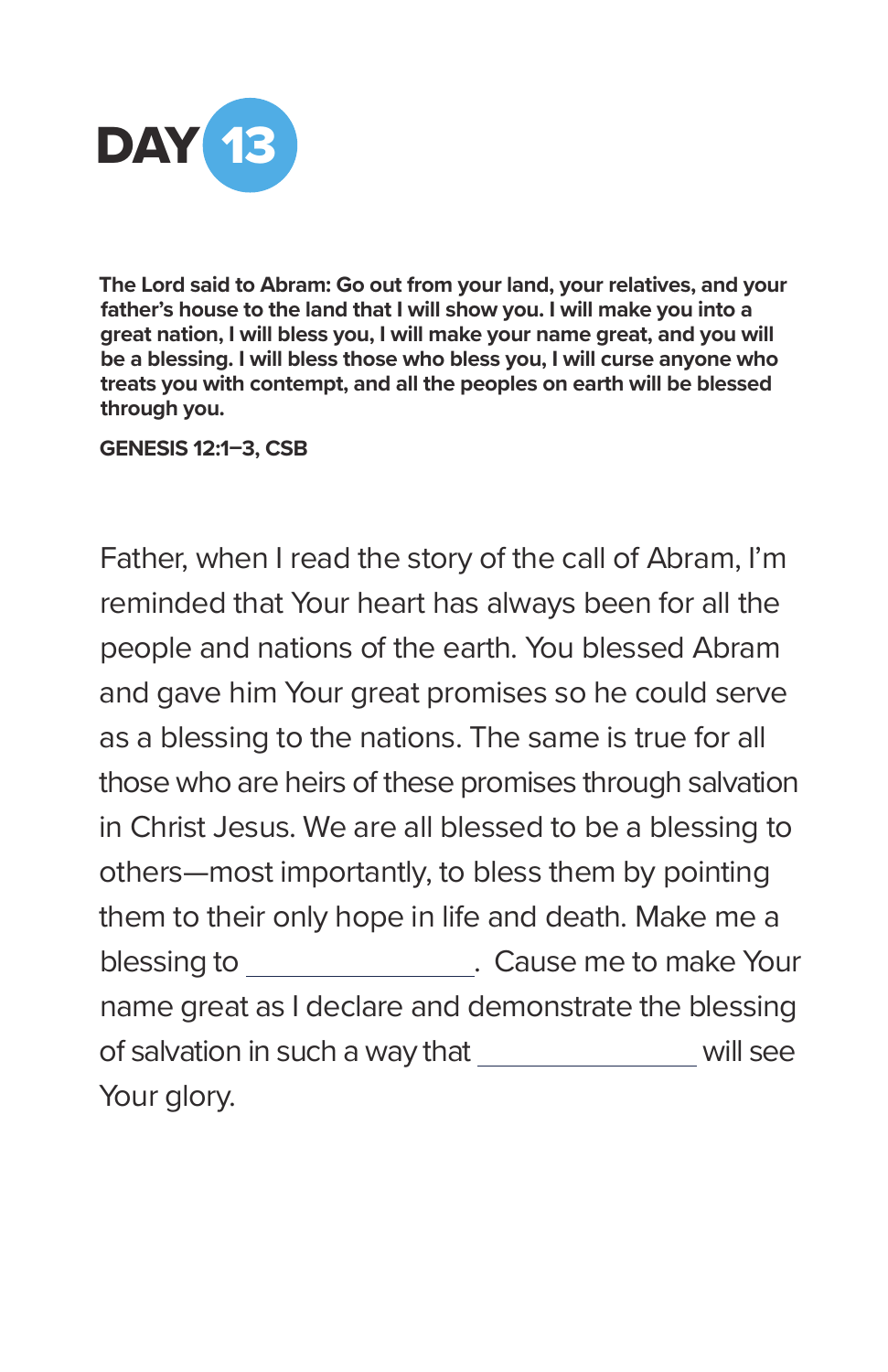

**The Lord—the Lord is a compassionate and gracious God, slow to anger and abounding in faithful love and truth, maintaining faithful love to a thousand generations, forgiving iniquity, rebellion, and sin.** 

**EXODUS 34:6–7, CSB**

God, I know You as One who is compassionate, gracious, slow to anger and abounding in steadfast love. You have shown these characteristics to me time and time again. My heart breaks for the countless number of men and women who haven't experienced Your character as I have. In particular, I pray for \_\_\_\_\_\_\_\_\_\_\_\_\_\_\_\_\_\_\_\_\_\_\_\_. I know he/she has some concepts of who You are—many of them probably inadequate or altogether faulty. I want him/her to know You as You truly are. Cause to see You as the great God You are, and use me to reflect Your attributes.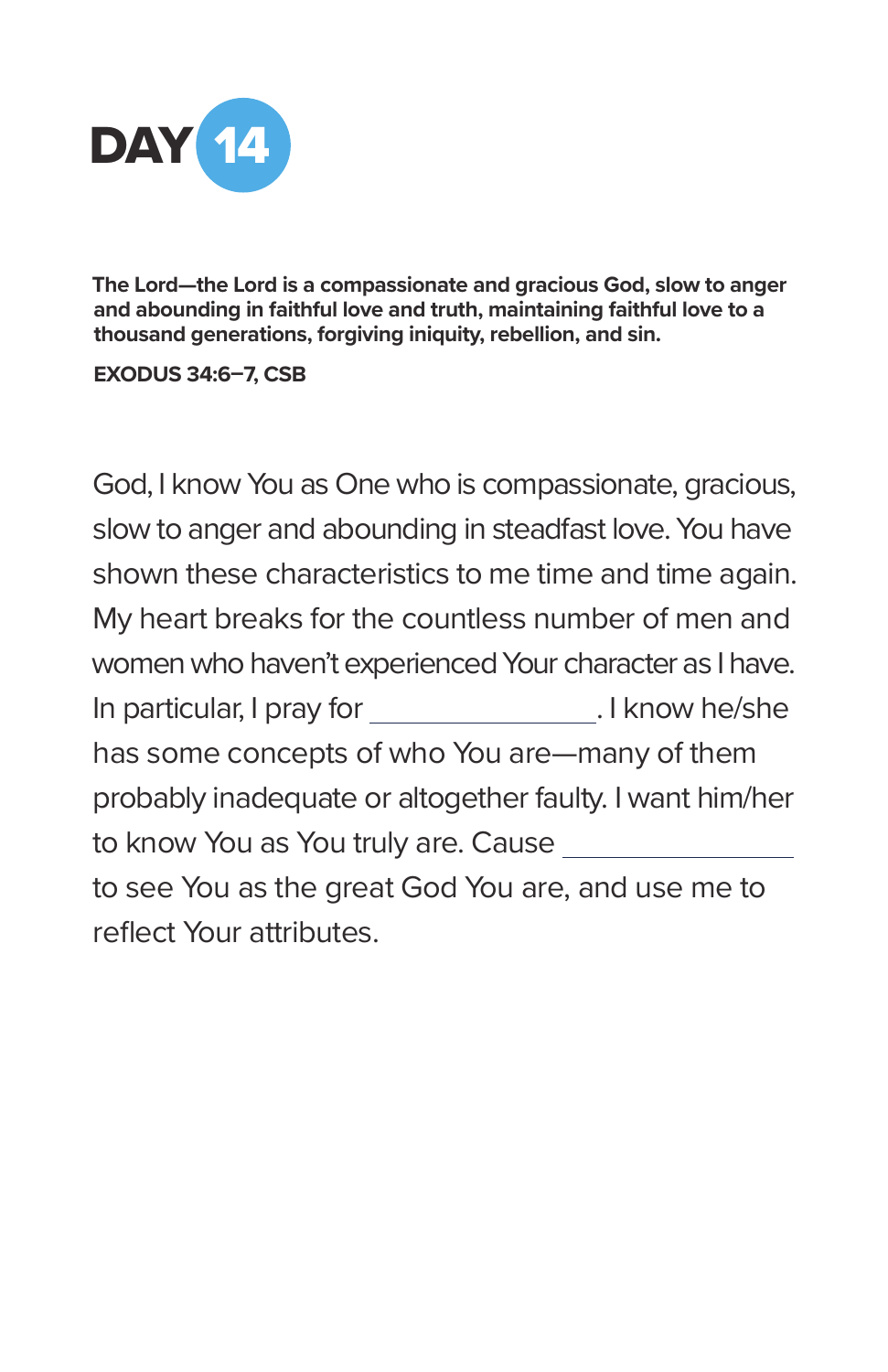

**Sing a new song to the Lord; let the whole earth sing to the Lord. Sing to the Lord, bless his name; proclaim his salvation from day to day. Declare his glory among the nations, his wondrous works among all peoples.** 

**PSALM 96:1–3, CSB** 

God, the psalmist calls me to sing to the Lord and declare His salvation among all people. Cause my life to overflow with Your joy. Make me sing Your praises day-to-day. Bring to mind consistent evidence of Your grace in my life. As You do, make these realities spill over into the words I speak to Allow me to testify to the wondrous works You've performed in my life. When I experience Your blessings, compel me to testify to the fact that God alone is the source of my joy and the only basis for my hope.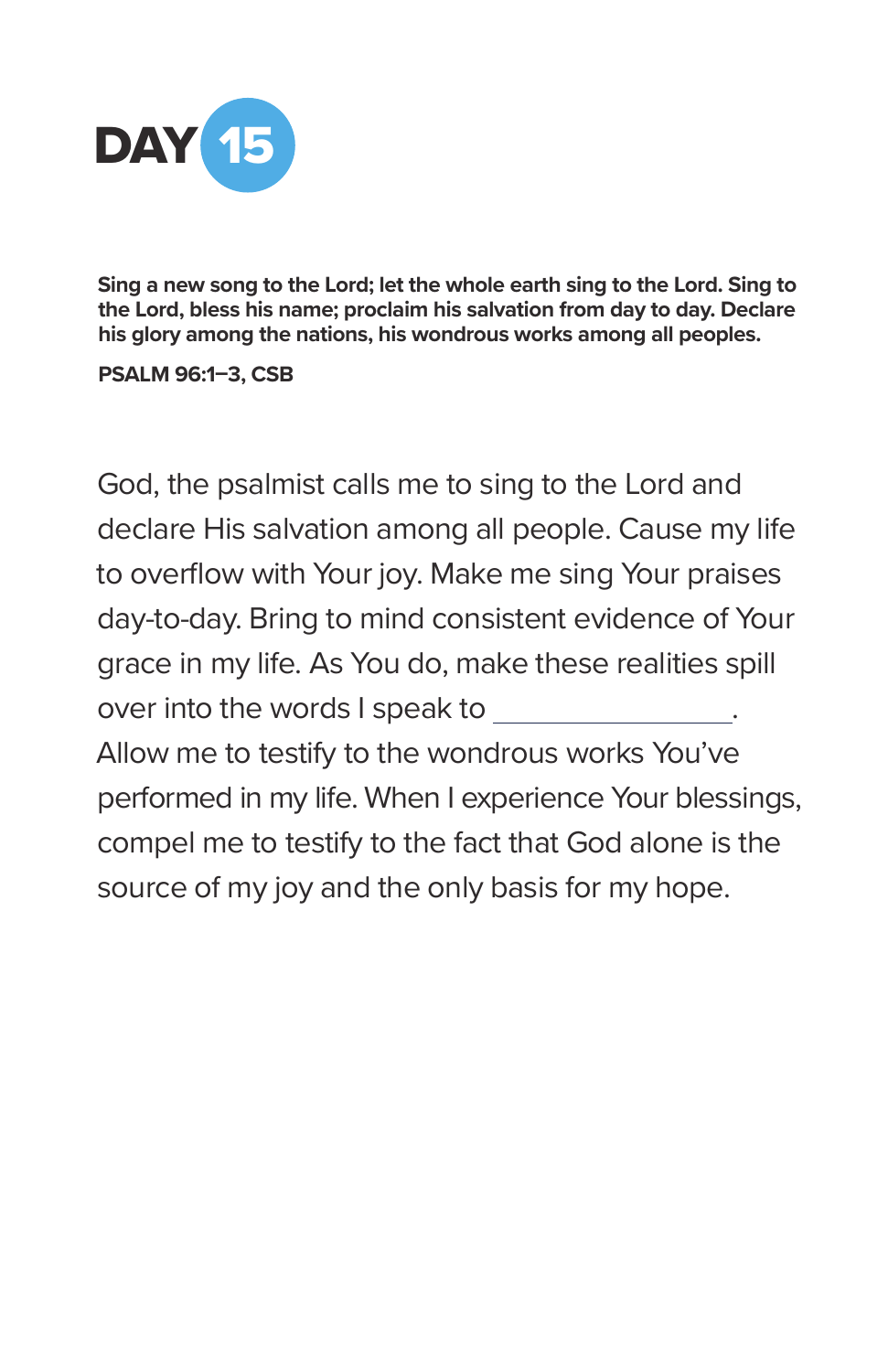

**For when there are many words, they increase futility. What is the advantage for mankind? For who knows what is good for anyone in life, in the few days of his futile life that he spends like a shadow? Who can tell anyone what will happen after him under the sun?**

**ECCLESIASTES 6:11–12, CSB**

Lord, the wisdom of Ecclesiastes points out consistently that life in this world is futile apart from You. No wisdom, wealth or pleasure will satisfy. People like

pursue these very things with their lives, only to find that they overpromise and under-deliver. Nothing on this earth provides lasting meaning. Only You can do that. In Your mercy, allow to see the futility of life without You. When he/she does, don't allow him/her to despair, but cause him/her to direct his/her desperation to You. Make the futility of this life cause him/her to see that the only hope is You. Your salvation and the hope that comes from Jesus is the only thing that will never let him/her down.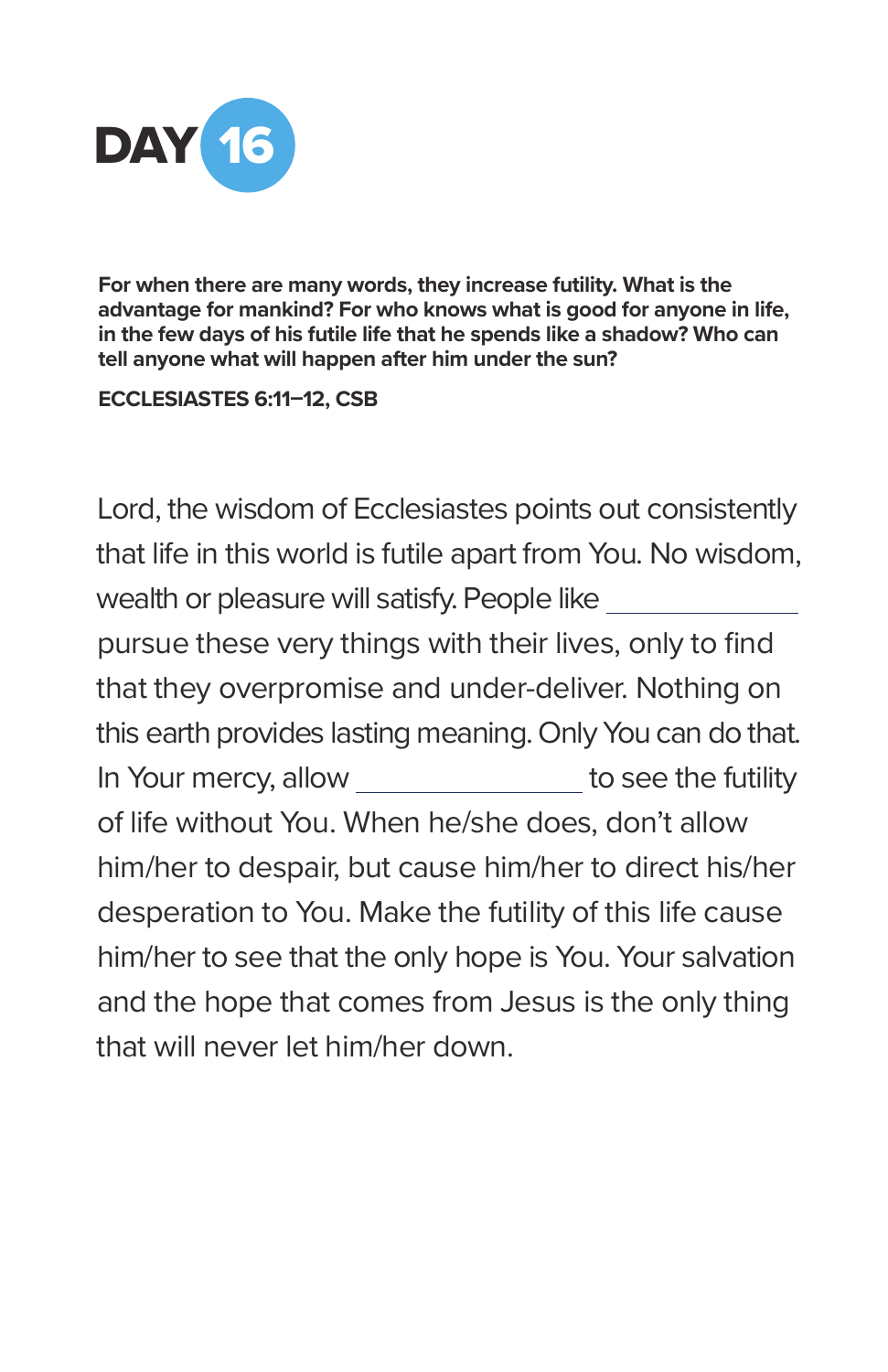

**So the Lord said, "You cared about the plant, which you did not labor over and did not grow. It appeared in a night and perished in a night. But may I not care about the great city of Nineveh, which has more than a hundred and twenty thousand people who cannot distinguish between their right and their left, as well as many animals?"** 

**JONAH 4:10–11, CSB**

Father, I know You are a kind God who cares about the lost and those destined for destruction. Like Nineveh of old, our world is filled with people who don't know their right from their left. People like live in sinful rebellion to You. You've appointed men and women to be Your mouthpiece to a dying world, just as Jonah was. Spare \_\_\_\_\_\_\_\_\_\_\_\_\_\_\_\_\_\_ from destruction, and use my words as a tool to call him/her to repentance. Allow me to speak clearly and boldly about the realities of hell and Your eternal wrath and call to repent before it is too late.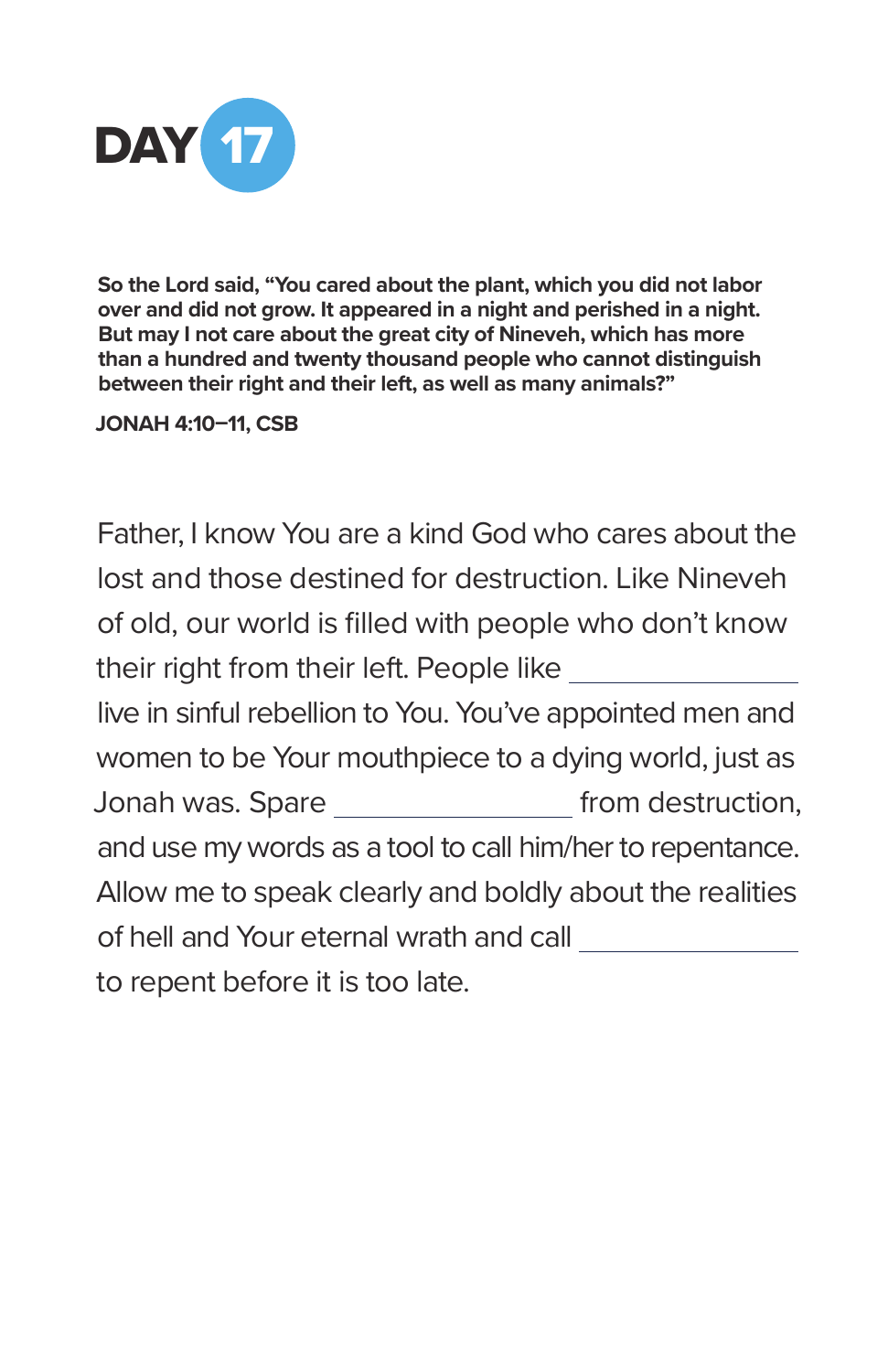

**For the earth will be filled with the knowledge of the Lord's glory, as the water covers the sea.** 

## **HABAKKUK 2:14, CSB**

God, You have promised there will be a day when Your glory is seen and known throughout the earth. Right now, \_\_\_\_\_\_\_\_\_\_\_\_\_\_\_\_\_ does not have knowledge of Your glory. He/she is lost. I know Your glory already fills the earth. It's seen in amazing sunrises, powerful thunderstorms and the laughter of children. Everywhere I look, I see things that cause me to praise You! is blind to Your glory. He/she sees beauty and does not attribute it to You. He/she experiences joy and fails to understand You created it. Change his/her heart so he/she can know the Source of all that is great in this life.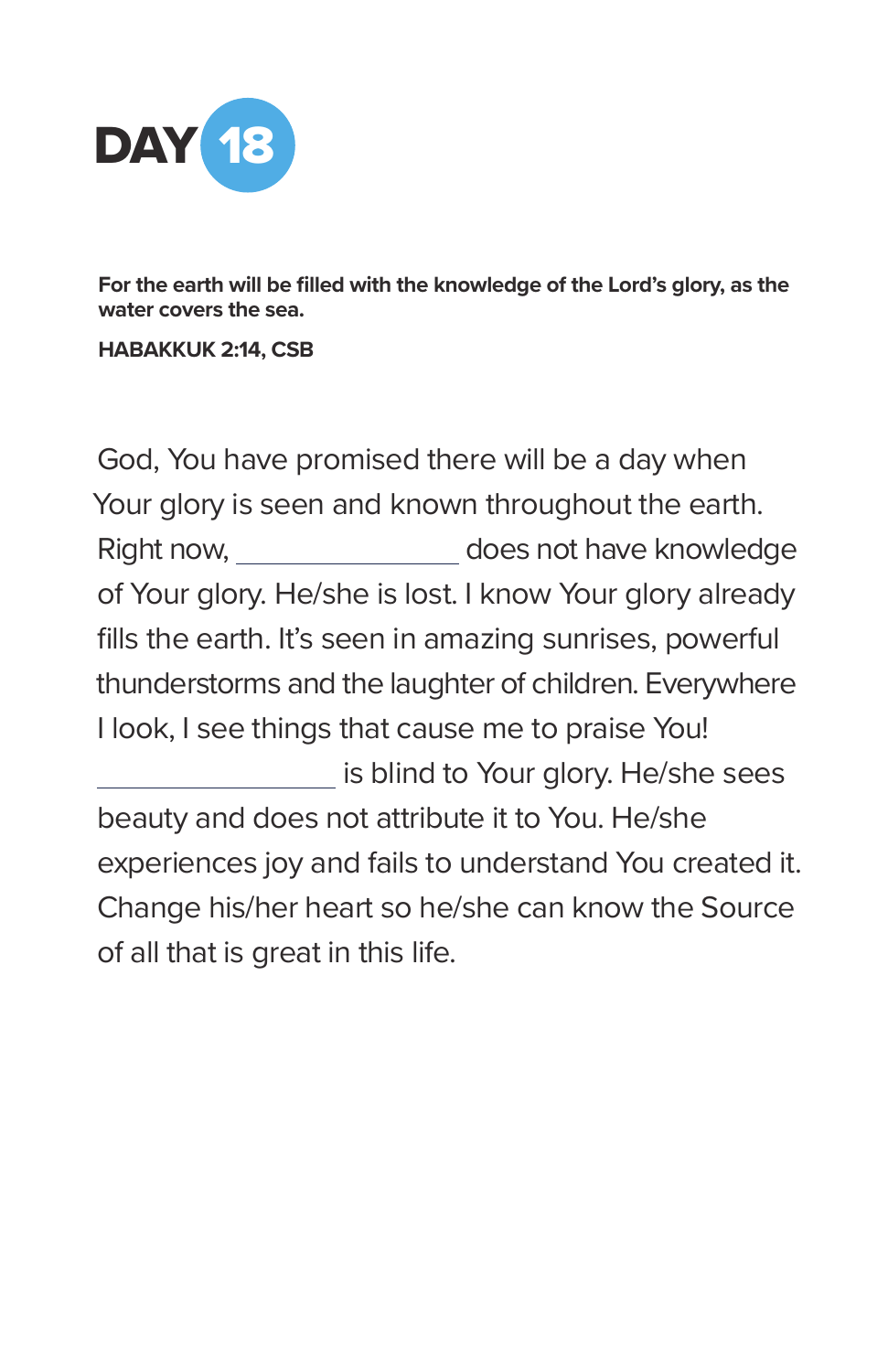

**So he got into a boat, crossed over, and came to his own town. Just then some men brought to him a paralytic lying on a stretcher. Seeing their faith, Jesus told the paralytic, "Have courage, son, your sins are forgiven."** 

## **MATTHEW 9:1–2, CSB**

Father, the Bible tells many stories of unnamed men and women who brought their friends to Jesus. I long to bring \_\_\_\_\_\_\_\_\_\_\_\_\_\_\_\_\_\_ to You as well. Like the paralytic in this story, I know You are capable of doing far more than merely addressing his/her external needs. You know his/her heart, and You are the only One who is able to forgive his/her sins. The may not even sense his/her need for forgiveness at this time, but I understand all people are dead in their sins and are hopeless and helpless apart from the forgiveness You offer. As I strive to bring to You, do what only You are capable of doing and save him/her.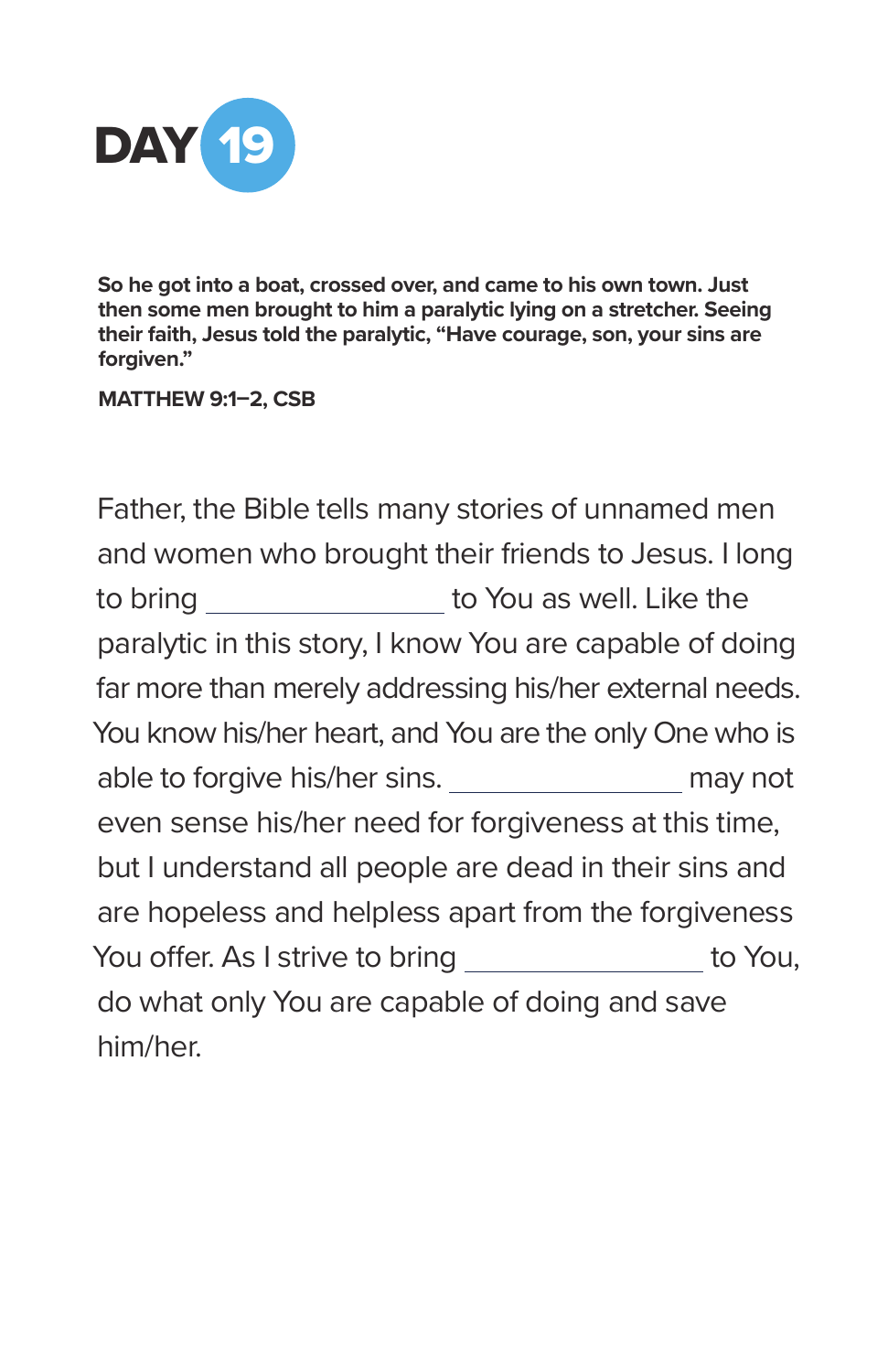

**He has rescued us from the domain of darkness and transferred us into the kingdom of the Son he loves. In him we have redemption, the forgiveness of sins.** 

**COLOSSIANS 1:13–14, CSB**

Lord, it is amazing to think of the great work You have done in my life. As Paul says, You have rescued me from the domain of darkness and transferred me into the kingdom of Your Son. I did not deserve this type of grace. No one does. You have done for Your people what they could not do for themselves, and now I boldly ask You to do the same for Right now, he/she is in the domain of darkness, though he/she may not recognize it. Because of Your great love, grant salvation and transfer him/her into Your kingdom of light.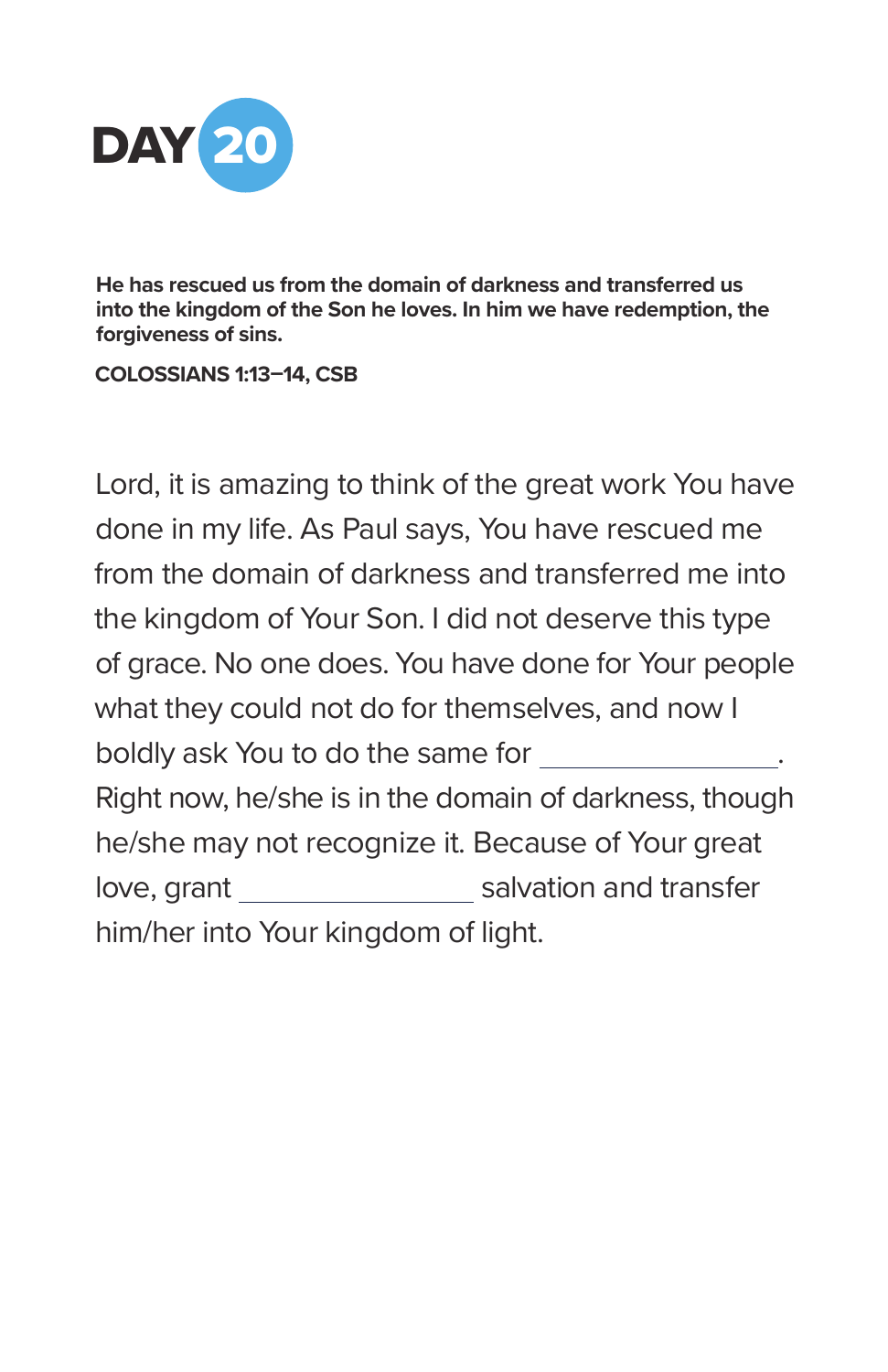

**Give thanks to the Lord, for he is good; his faithful love endures forever. 1 CHRONICLES 16:34, CSB**

Father, I give thanks to You for Your goodness in my life. I know Your faithful love endures forever. You have never abandoned me, and You continue to demonstrate grace in my life, though I'm so prone to forget Your kindness or rebel against Your authority. The meeds to know Your love. He/she needs more than an intellectual understanding of Your existence; rather he/she needs to experience the love You have demonstrated in my life. Break through his/her hard heart, and cause him/her to truly experience Your life-transforming love and to be able to join with me in giving You thanks for all You are and all You have done.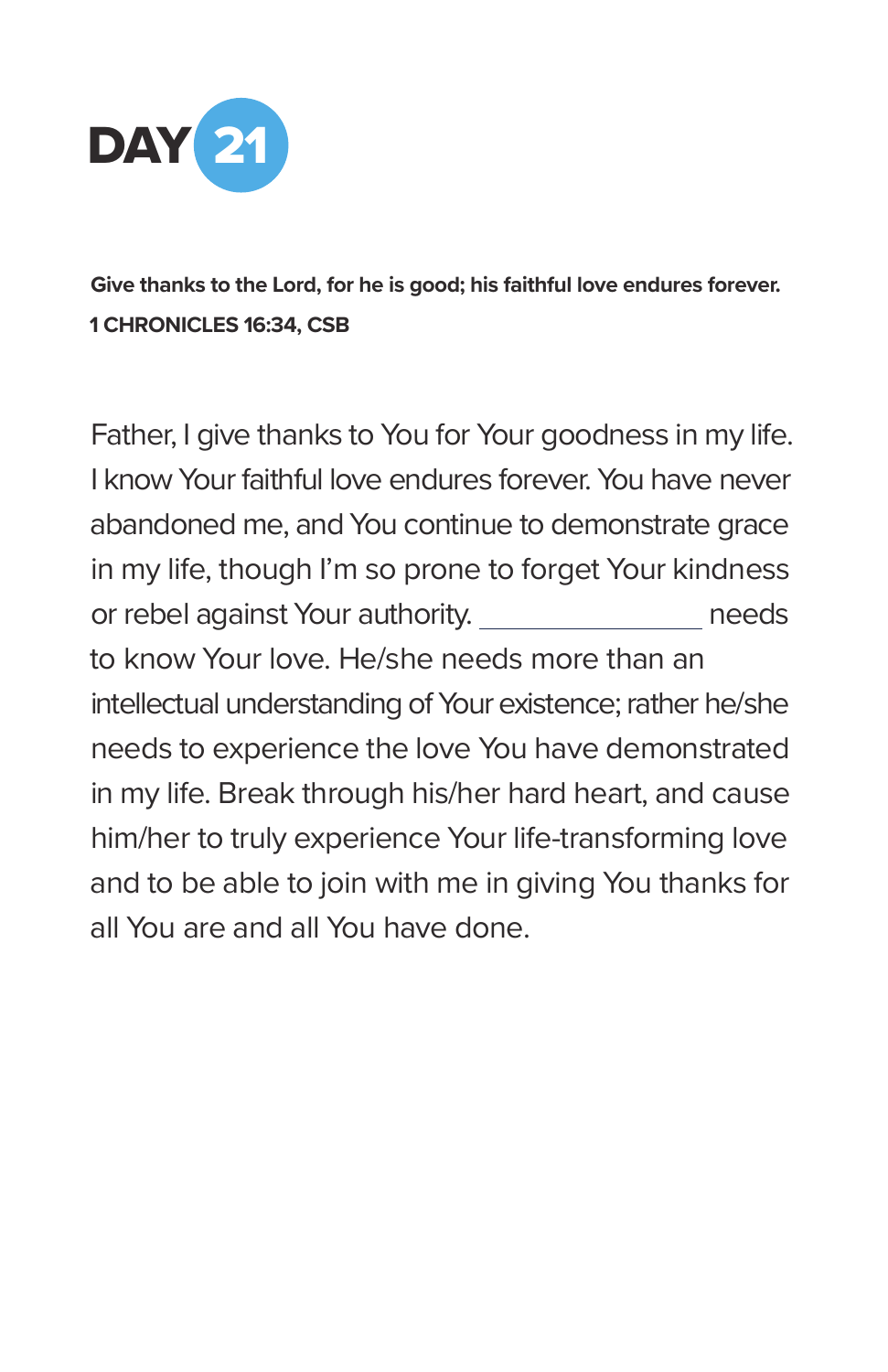

**In him you also were sealed with the promised Holy Spirit when you heard the word of truth, the gospel of your salvation, and when you believed.** 

**EPHESIANS 1:13, CSB**

God, I know You give Your promised Holy Spirit to all those whom You have saved. Your Spirit is a defining mark of Your people. I pray would experience Your salvation and receive the gift of Your Spirit. I know it is Your Spirit who works in the hearts of people like \_\_\_\_\_\_\_\_\_\_\_\_\_\_\_\_\_ to convince them of their sin and their need for Jesus. I ask that Your Spirit do this work in  $\hspace{1.6cm}$ 's life and that Your Spirit will fill and seal him/her when he/she hears Your Word and believes the truth of Your gospel.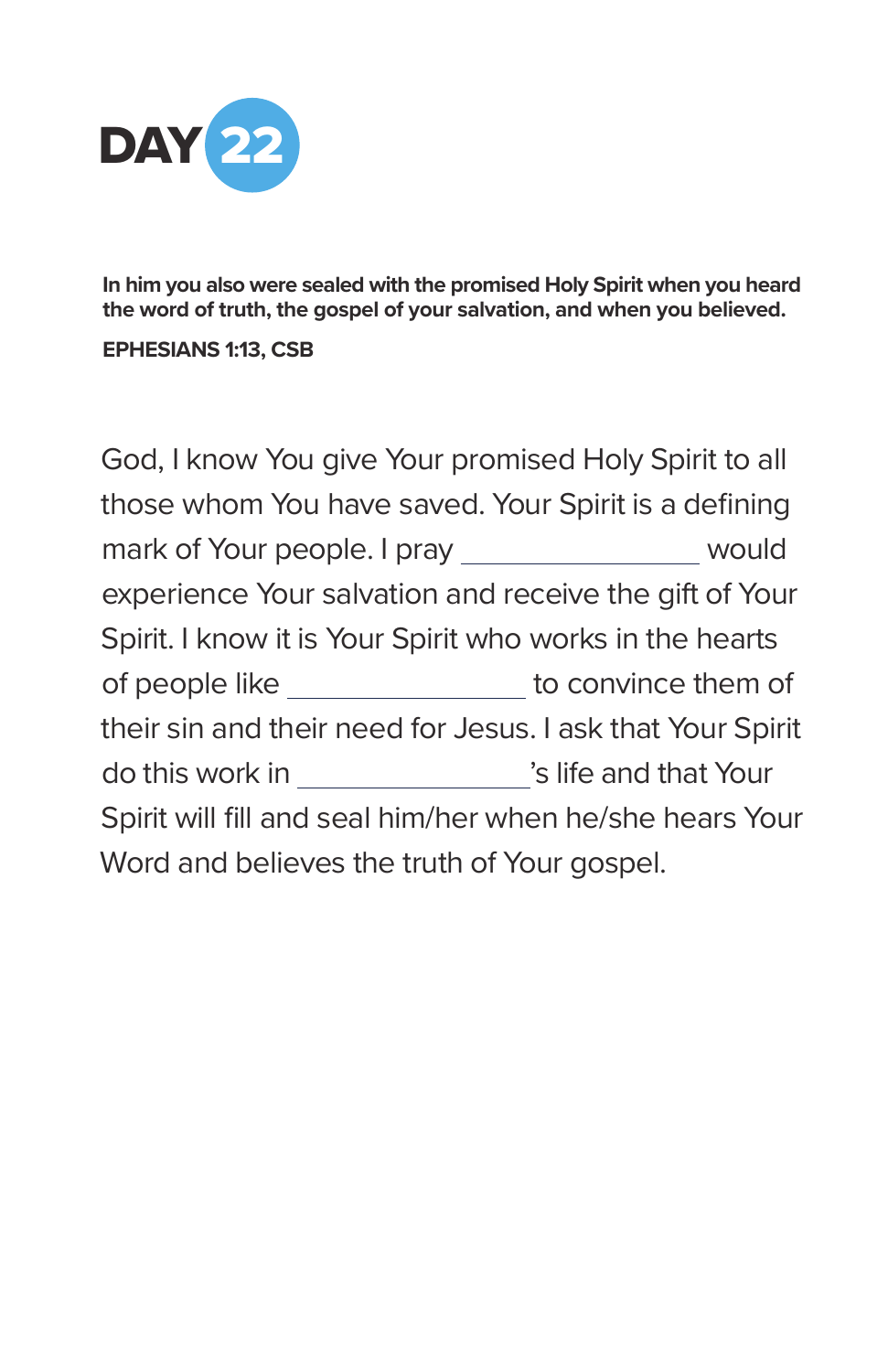

**"Listen! Consider the sower who went out to sow. As he sowed, some seed fell along the path, and the birds came and devoured it. Other seed fell on rocky ground where it didn't have much soil, and it grew up quickly, since the soil wasn't deep. When the sun came up, it was scorched, and since it had no root, it withered away. Other seed fell among thorns, and the thorns came up and choked it, and it didn't produce fruit. Still other seed fell on good ground and it grew up, producing fruit that increased thirty, sixty, and a hundred times." Then he said, "Let anyone who has ears to hear listen."** 

**MARK 4:3–9, CSB**

Father, cause the seed being sow in  $\sim$  's life to produce fruit. I know the enemy likes nothing more than to see the sun or thorns destroy the seed of the gospel in his/her life. Do the work of tilling the soil in his/her heart, so the message of the gospel is received. I know You are able to transform even the hardest heart, as You demonstrated in the transformation of the apostle Paul. Nothing is impossible for You. I ask You to show Your power once again and cause to produce exponential fruit.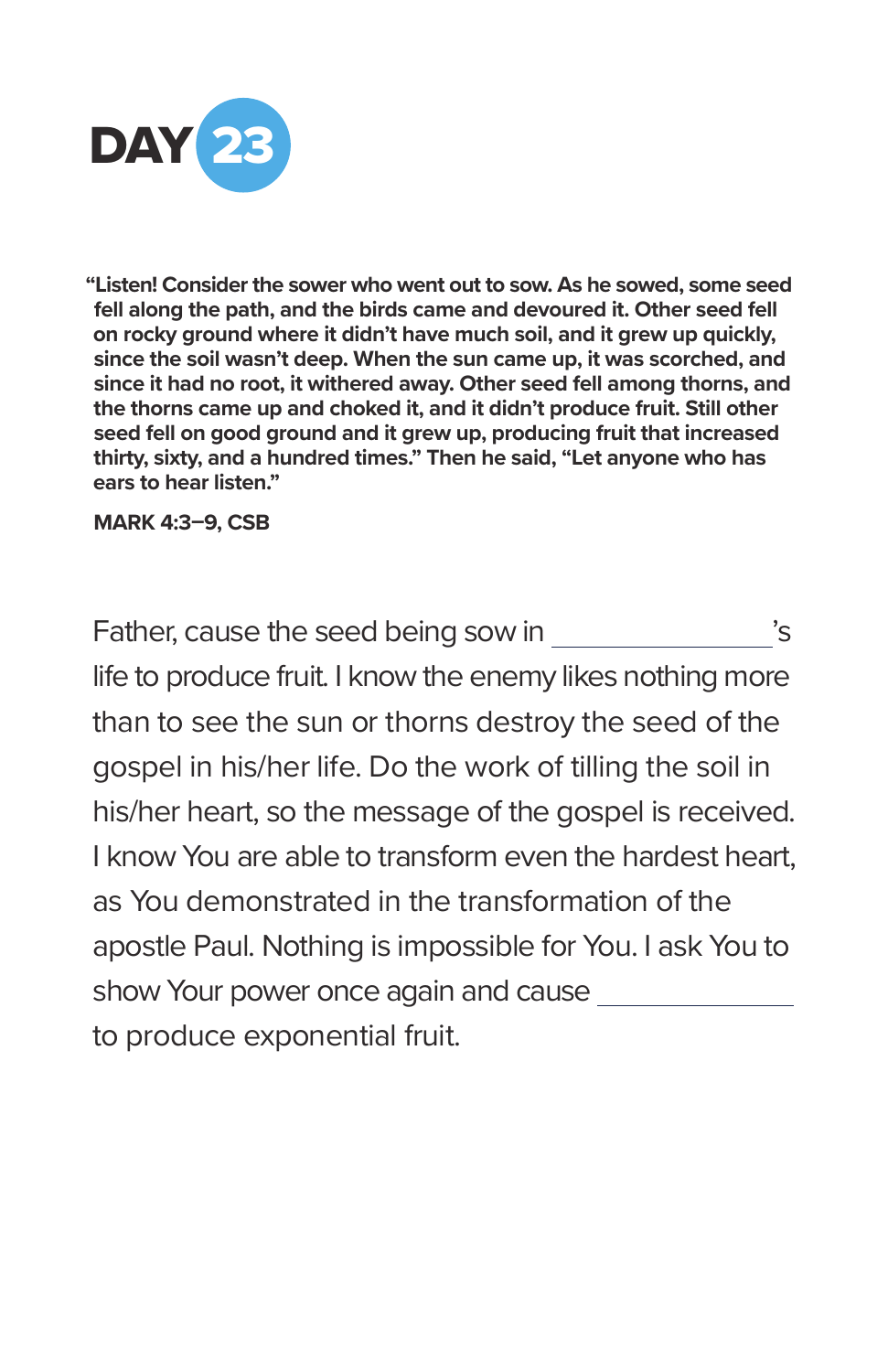

**Looking at him, Jesus loved him and said to him, "You lack one thing: Go, sell all you have and give to the poor, and you will have treasure in heaven. Then come, follow me." But he was dismayed by this demand, and he went away grieving, because he had many possessions.** 

#### **MARK 10:21–22, CSB**

God, there is so much in this world that wars against people coming to faith in You and giving their lives to follow You as a disciple. There is perhaps no greater obstacle than possessions and money. I know You have said it is difficult for the rich to enter Your kingdom. Though may not consider himself/ herself rich in this life, I know it is possible for possessions, or the pursuit of those possessions, to cause a person to reject You. Show the futility of pursuing things of this world that can be destroyed in a moment, and cause him/her to consider the reality of eternity. As he/she does, show him/her You are a greater treasure than anything this life could provide.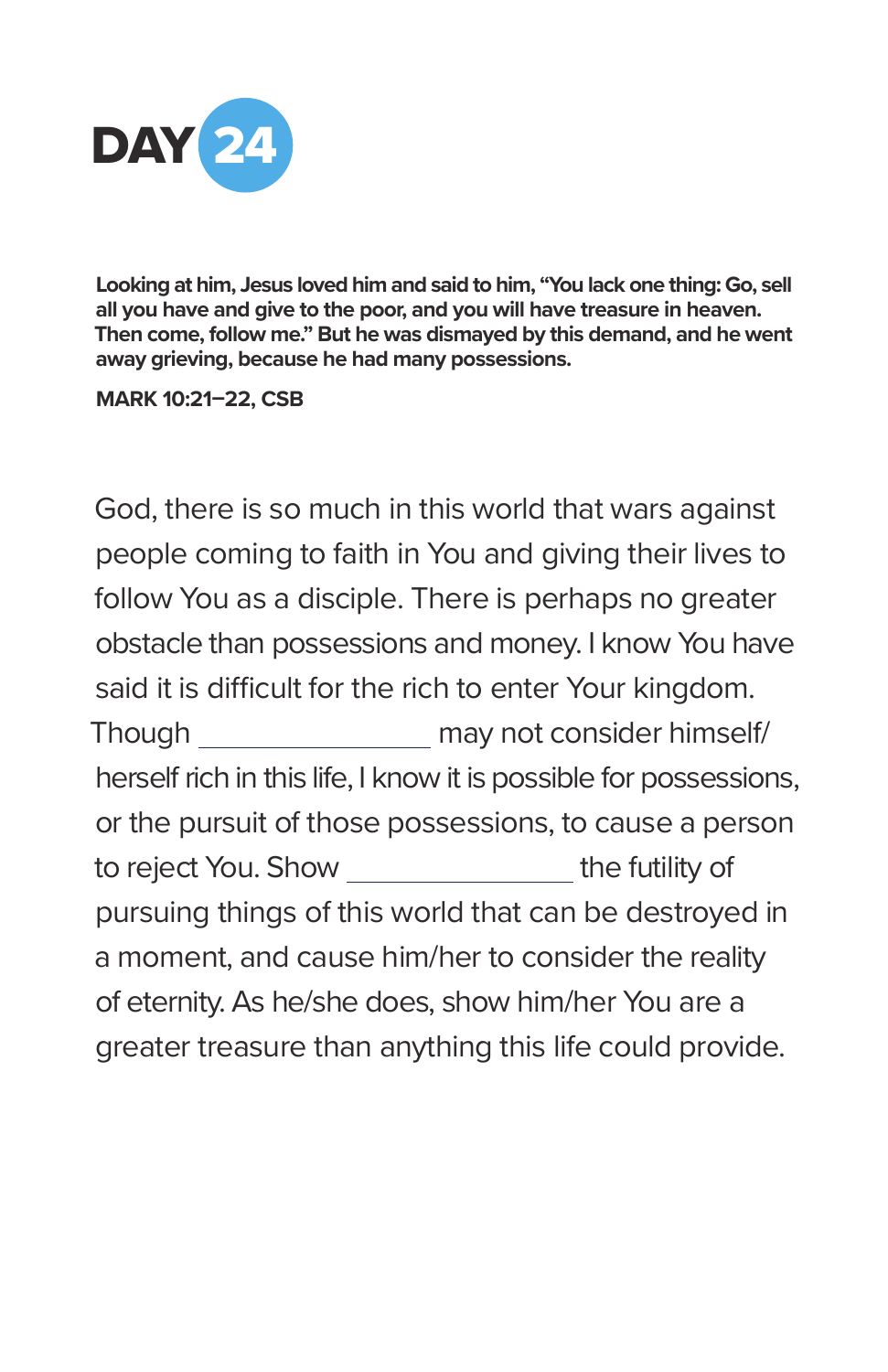

**When they heard this, they were pierced to the heart and said to Peter and the rest of the apostles: "Brothers, what should we do?" Peter replied, "Repent and be baptized, each of you, in the name of Jesus Christ for the forgiveness of your sins, and you will receive the gift of the Holy Spirit.** 

**ACTS 2:37–38, CSB**

Father, I long for \_\_\_\_\_\_\_\_\_\_\_\_\_\_\_\_\_\_ to ask this question: What must I do to be saved? Right now he/she is content to live apart from Your love, but I know all of that can change in a moment. Awaken him/her to his/her need for the gospel. Give me the courage to call to repentance, and grant me the joy of seeing him/her baptized as a public testimony of his/her faith in Jesus Christ. I know You forgive sins and give Your Holy Spirit to all those who are saved. I pray he/she would connect to Your Church and be discipled to maturity following his/her conversion.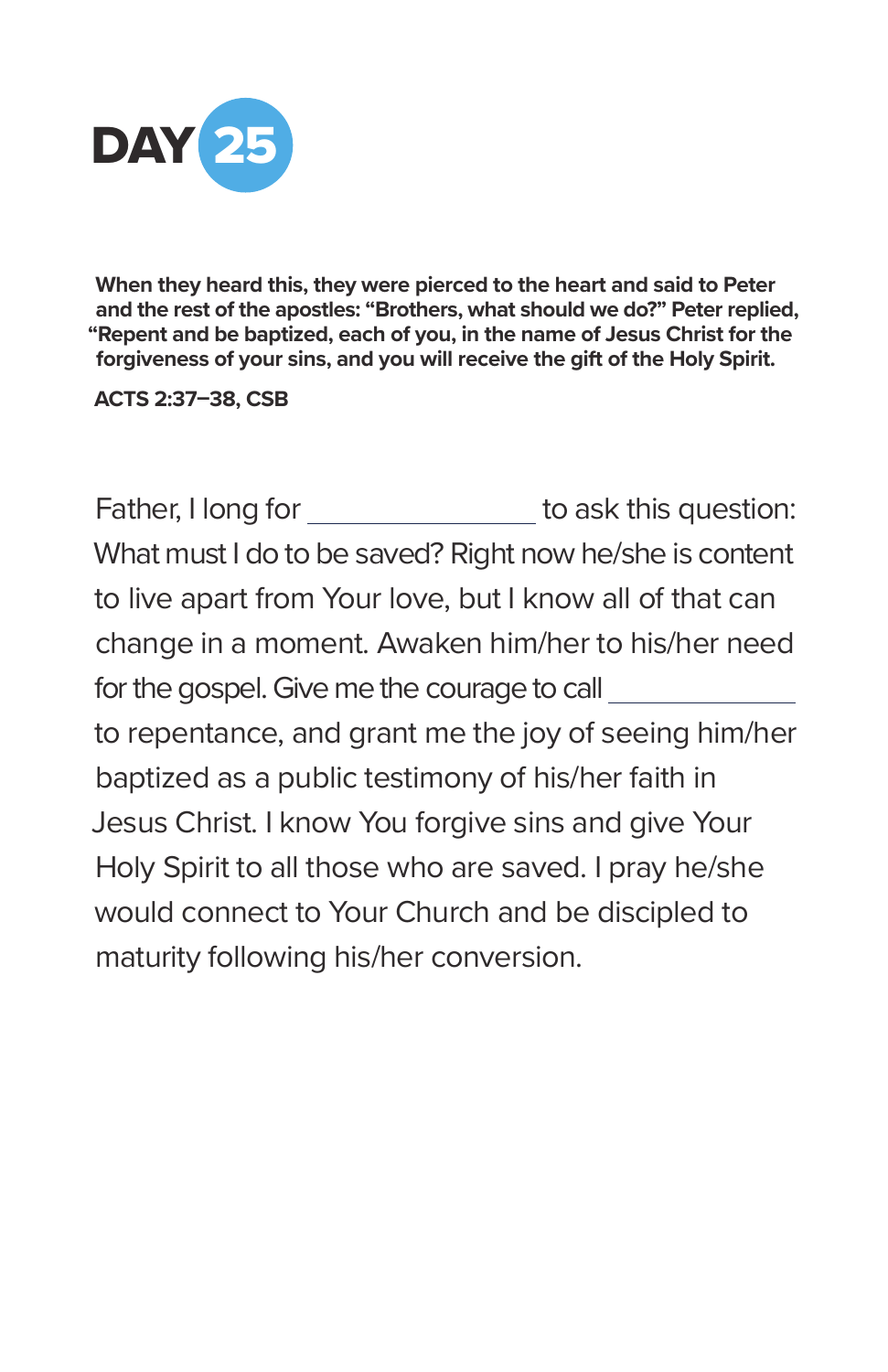

**When this corruptible body is clothed with incorruptibility, and this mortal body is clothed with immortality, then the saying that is written will take place: Death has been swallowed up in victory. Where, death, is your victory? Where, death, is your sting? The sting of death is sin, and the power of sin is the law. But thanks be to God, who gives us the victory through our Lord Jesus Christ!** 

**1 CORINTHIANS 15:54-57, CSB**

God, the resurrection is my hope. I believe Jesus rose victorious over Satan, sin and death, and His resurrection was the first fruits of all those who have faith in His work. We, too, will rise again one day! does not know this same hope. Remind him/her of his/her own mortality, and create an awareness of his/her need for eternal hope. Use the reality of the brokenness of this life and the reality of death to jar from his/her complacency, and position those who know You to testify to the hope of the resurrection.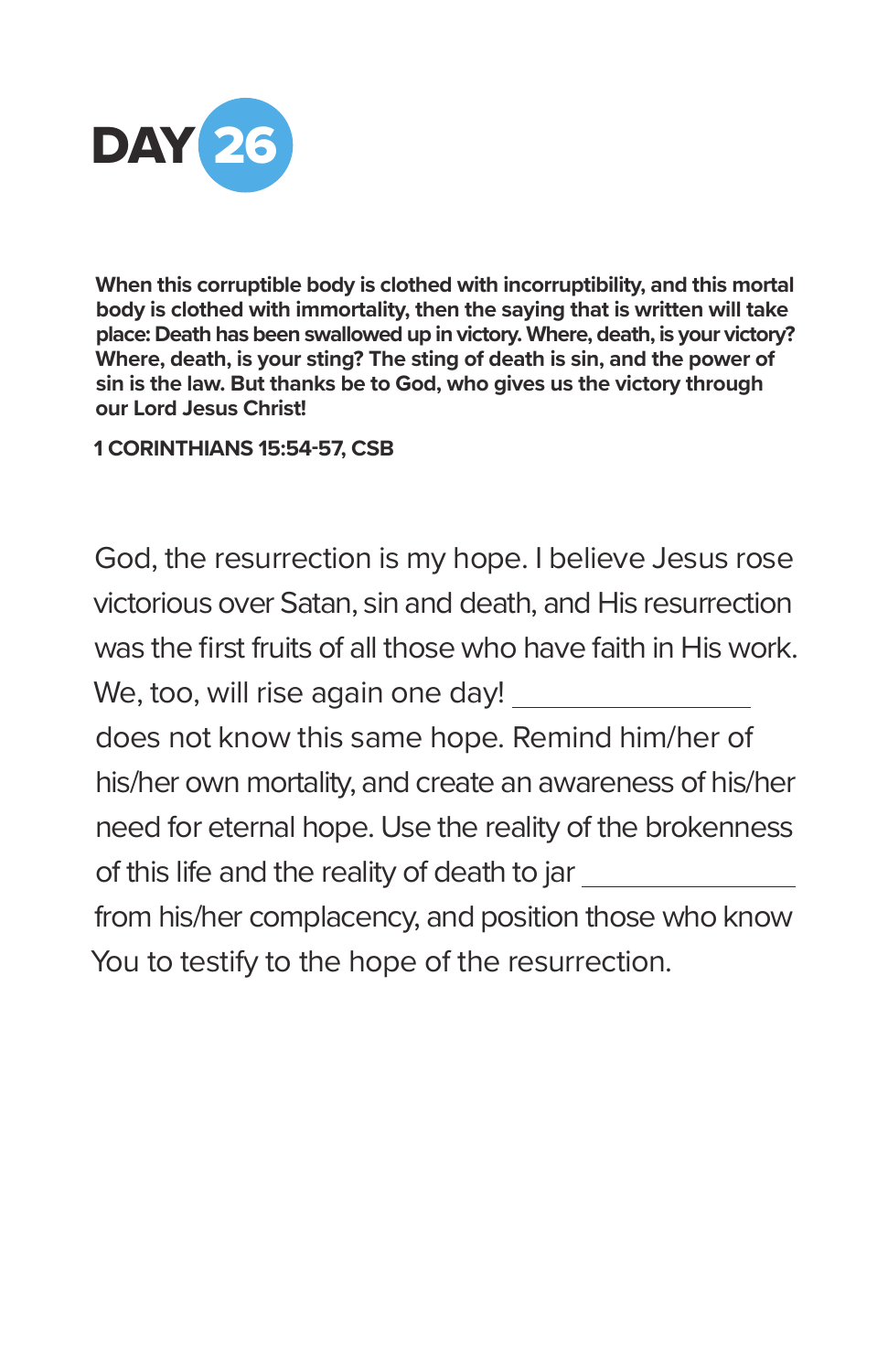

**Therefore, we don't need to say anything, for they themselves report what kind of reception we had from you: how you turned to God from idols to serve the living and true God and to wait for his Son from heaven, whom he raised from the dead—Jesus, who rescues us from the coming wrath.** 

**1 THESSALONIANS 1:8–10, CSB**

Lord, Paul gives thanks for those in the Church who turned from idols to serve You, the true and living God. This is exactly what needs to do. Though he/she would likely not admit he/she is serving idols, that's exactly what's happening. Money. Power. Possessions. Fame. Anything other than You! Cause to see these things for what they are frail and flimsy sources of hope and ultimately not worthy of worship. I pray for a time when I will be able to look back on \_\_\_\_\_\_\_\_\_\_\_\_\_\_\_\_\_\_'s life and testify that he/she turned from idols to trust in You—the only true God.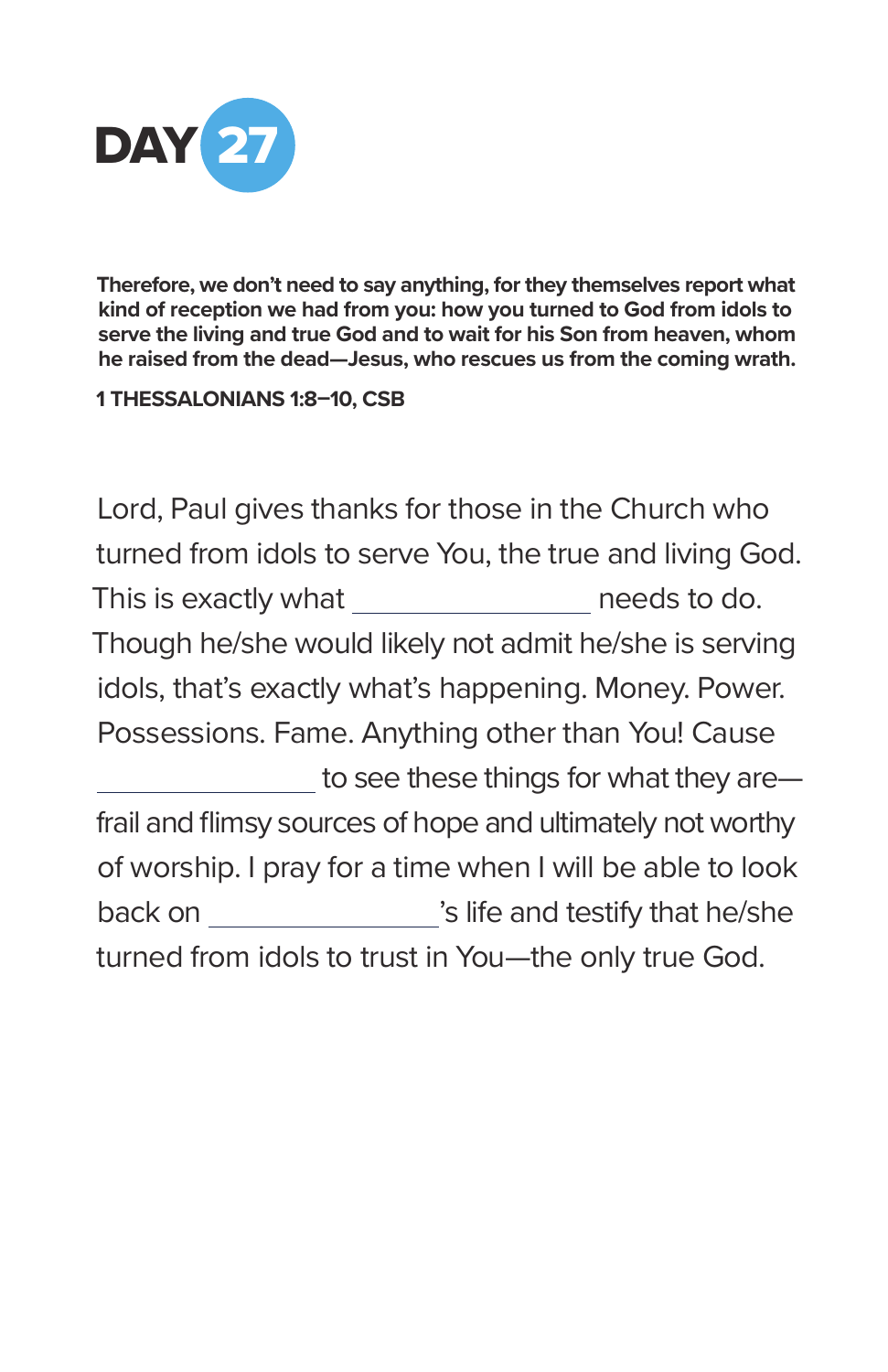

**Dear friends, don't overlook this one fact: With the Lord one day is like a thousand years, and a thousand years like one day. The Lord does not delay his promise, as some understand delay, but is patient with you, not wanting any to perish but all to come to repentance.** 

**2 PETER 3:8–9, CSB**

Father, thank You for being patient with . I know every day You extend his/her life is testimony to Your longsuffering and desire for all people to know and personally experience the hope that comes through faith in Jesus Christ. I also understand You could return at any moment and, when You do, it will be too late for those who have never repented of their sins and trusted You. I pray this reality will create a sense of urgency in my life and cause me to share with boldness. I ask that Your kindness will lead to repent of his/her sins and experience life with You now and forever.